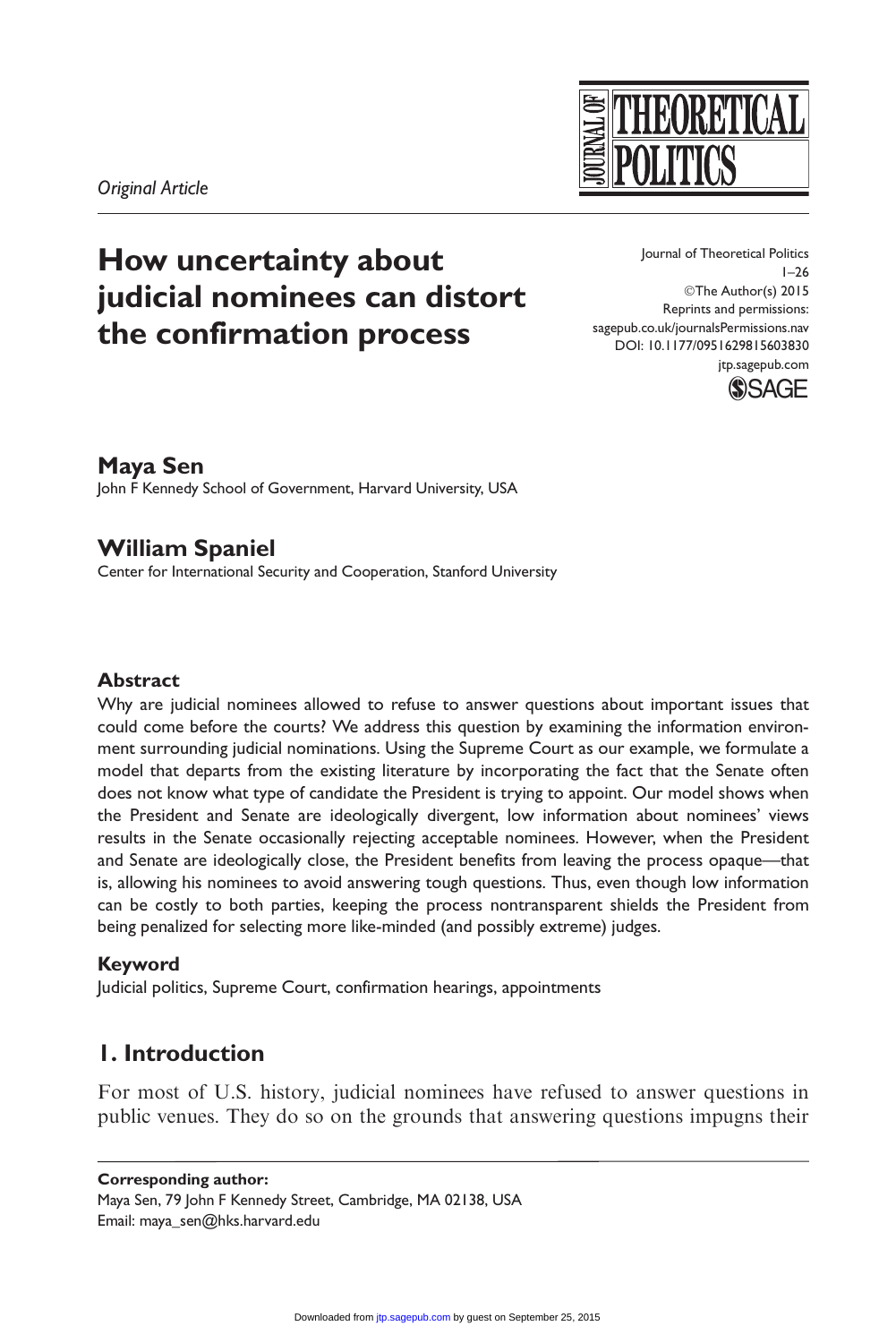impartiality as jurists and undermines judicial independence. Robert Bork, the most famous failed Supreme Court nominee, wrote after he was rejected by the Senate that forcing judicial candidates to answer questions ''effectively compel[s] nominees to make campaign promises or face the possibility of rejection'' (Bork, 2009). Clarence Thomas, when asked during his hearings whether Roe v Wade was correctly decided, replied unconvincingly that he did not have an opinion ''one way or the other'' (Nomination of Clarence Thomas, 1991). And Ruth Bader Ginsburg started her hearings saying she would provide ''no hints, no forecasts, no previews'' (Nomination of Ruth Bader Ginsburg, 1993).

These responses are typical. Today, nearly all nominees shield their true beliefs before the Senate and in public hearings. However, why judicial nominees are allowed to keep private their views on issues likely to come before the courts remains an open puzzle. Why don't the President and the Senate come together to ensure that candidates answer questions? We argue that one explanation behind this institutional opaqueness comes from the information environment surrounding judicial nominations. Using the Supreme Court as our primary example, we model how the Senate assesses the kind of nominee put forth by the President. We capture this by departing from the literature and formulating a game of complete but imperfect information between the President and Senate. More accurately reflecting the reality noted by legal scholars, we model the President as having comparably more information about a nominee's exact ideological, policy, and legal positions than Senate or the public (Eisgruber, 2009; Lively, 1985), who rely on comparably weaker signals coming from public hearings and other indirect channels. The Senate must then decide whether to confirm or reject the nominee.

The model yields three critical insights. First, when the President and Senate are ideologically distant, the Senate cannot trust the President to select acceptable moderates in the absence of strong signals. To deter the President from consistently choosing extremist justices, the Senate sometimes rejects nominees even without direct evidence that the nominee is unacceptable. The President benefits occasionally from the lack of information, as he may sometimes sneak his most preferred (i.e., more extreme) choice. However, in expectation, both parties are worse off under these conditions than if they agreed on a moderate nominee. Second, and as a direct consequence of the first insight, having political capital hurts the President. When the President has great political capital, the chance that the signal will reveal an extremist fails to deter the President from trying to hoodwink the Senate. In turn, the Senate cannot trust the President to nominate a moderate and responds by sometimes rejecting unknown moderates. This leaves the President in worse shape than if the parties simply a[greed on a](http://jtp.sagepub.com/) mutually preferable nominee.

Given that the lack of transparency is costly, why aren't nominees compelled to address how they would vote on important issues before the Court? Our third insight provides one answer. When the President and Senate are ideologically close, the President benefits from leaving the process opaque—that is, allowing his nominees to avoid answering tough questions. Under such conditions, he knows that the Senate will confirm his most preferred nominee. However, keeping the process nontransparent shields the President from suffering reputation costs from selecting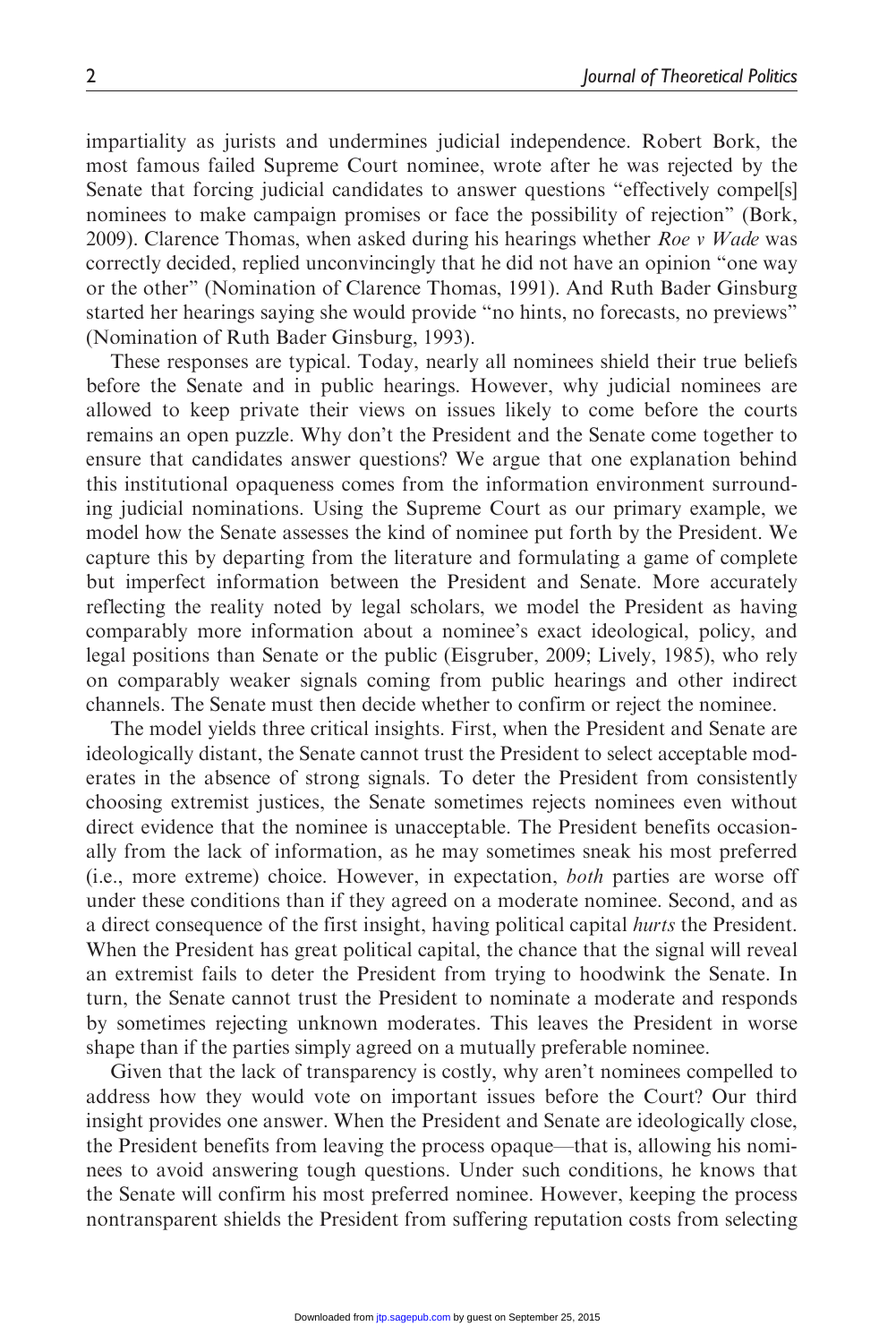more like-minded (and possibly extreme) judges. This is a key finding from our analysis and explains why a seemingly counter-intuitive practice—allowing nominees to avoid answering questions in public fora—has turned into an important, long-standing institutional feature of judicial nominations.

This paper proceeds as follows. Section 2 discusses the existing nominations literature, focusing specifically on the information environment. In Section 3, we describe the model and its equilibria before generalizing the key results. Section 4 discusses why allowing nominee reticence sometimes benefits both the President and the Senate, while Section 5 provides vignettes illustrating the application of the model. Finally, we summarize the results and consider extensions in Section 6.

# 2. Uncertainty between the Senate and the President in the confirmation process

Why are judicial nominees allows to keep their views private? Regarding uncertainty about judicial nominations, the literature falls into two camps. The first approach, taken by most theoretical literature (and some empirical papers as well), is that ideological positions are known with good certainty by the relevant political actors at the beginning of the process. Thus, a number of papers assume complete and perfect information in showing that the President can aim to manipulate the Supreme Court composition via the appointments process (Krehbiel, 2007; Moraski and Shipan, 1999; Rohde and Shepsle, 2007), or that Senators strategically evaluate the distance between them (or their constituents) and the nominee in deciding how to vote (Cameron et al., 1990; Johnson and Roberts, 2005; Segal et al., 1992). Other literature has extended the assumption of complete and perfect information to additional Senate voting configurations (Primo et al., 2008), to multiple time periods (Jo et al., 2012), and to possible obstruction via Senatorial courtesy (Jacobi, 2005). Whatever the focus, a thread running through much of this formal literature is the assumption that both the President and the Senate have complete and perfect information (Moraski and Shipan, 1999) and that they know with accuracy the ideological positioning of nominees (Cameron et al., 1990; Segal et al., 1992).

However, these substantive assumptions conflict with the legal literature and several empirical papers, which demonstrate that political actors often fail to predict nominees' positions due to the little information they have.<sup>1</sup> Most importantly for this analysis is that the Senate often has less direct ways of assessing candidates' ideologies than the President. Indeed, although both the President and the Senate might have noisy signals abou[t](http://jtp.sagepub.com/) [nominee](http://jtp.sagepub.com/)s' ideologies, the President—as the one who who selects the nominee—can "assess judicial philosophies quite well by relying on two kinds of information: publicly available sources, such as judicial opinions, and private conversations'' (Eisgruber, 2009). This is consistent with papers such as Shipan and Shannon (2003), which considers the role that the Senate's uncertainty about the ideology of the nominee could have in incentivizing Senators to further delay confirmation.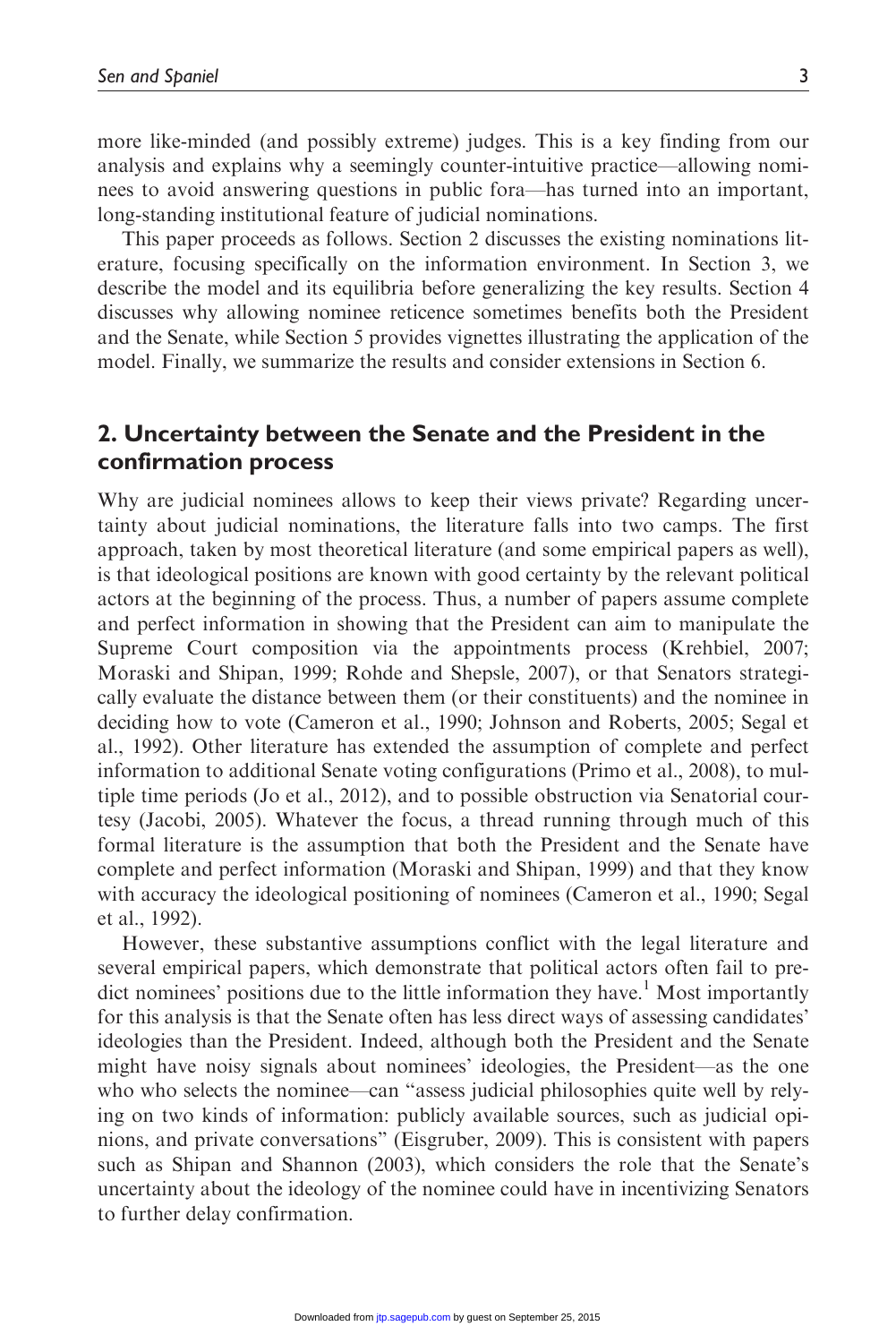In line with these observations, we do not assume that Senators have no information; instead, we explore how the Senate has invariably less information than the President. Indeed, it is significantly more likely for the Senate, but not the President, to be surprised by candidates (e.g., Harriet Miers); however, to the authors' knowledge, no instances exist where the Senate was aware of key information while the President was caught by surprise. Underlying this information environment is the notion that the Senate usually tries to decipher what type of candidate the President has nominated—an extremist, a moderate, etc. As such, it is unsurprising that the Senate rejects, or refuses to vote on, certain nominees about whom it has insufficient information.<sup>2</sup> True, the President simply misjudging what the Senate will accept might explain some rejections; however, such a simple explanation overlooks key examples wherein the President clearly had more information about a nominee than the Senate. The 2005 nomination of Harriet Miers illustrates this idea. As Eisgruber (2009: 161) notes ''[T]he president probably had more information than did the Senate about Harriet Miers, who was a personal friend of his, but who had a relatively low profile in Washington and the national legal community.'' Our approach to the information asymmetry therefore reflects that ''Senators also have access to informal, private information about a nominee,'' but it is ''not necessarily the same information that the president has'' (Eisgruber,  $2009$ ).<sup>3</sup>

Reinforcing the difference in information is the fact that the Senate's primary information-gathering device, the confirmation hearing, provides little insight into candidates' judicial philosophies (Eisgruber, 2009). Indeed, nominees to the courts routinely invoke judicial prerogatives to keep views before the Senate private (Lively, 1985; Ringhand, 2008; Strauss and Sunstein, 1991; Totenberg, 1987), a practice that has engendered significant criticism (Eisgruber, 2009; Kagan, 1995; Post and Siegel, 2006; Turley, 2005, 2009; Watkins, 2010). Ruth Bader Ginsburg, who began her hearings by vowing to provide ''no hints, no forecasts, no previews,'' set the modern standard of judicial evasiveness before the Senate and thus lends her name to the so-called ''Ginsburg Rule.'' All subsequent nominees have invoked some form of the Ginsburg Rule; John Roberts, for example, explicitly cited the Ginsburg Rule 10 times in his confirmation hearings (Sarat, 2008). Nominees are also highly selective of what views they share, being more likely to invoke the Ginsburg Rule on controversial issues such as reproductive rights or executive power (Ringhand, 2008). Even Elena Kagan—who wrote in her pre-nomination days as a law professor that the Senate had ceased ''to engage nominees in meaningful discussion of legal issues'' and that the confirmation process was little more than ''a vapid and hollow charad[e'' \(Kagan](http://jtp.sagepub.com/), 1995)—refused to answer questions at her hearings on the grounds that a nominee simply ''has to be protective of certain kinds of interests'' (Nomination of Elena Kagan, 2010).

In part because of nominees' evasiveness, critics have argued that the Senate is fundamentally hampered in its ability to acquire information, which further widens the information gap with the President. As Ringhand (2008) notes, a nominee's ability to avoid discussion makes ''the senators tentative and hesitant in their questioning, undermining their ability to confidently play a meaningful constitutional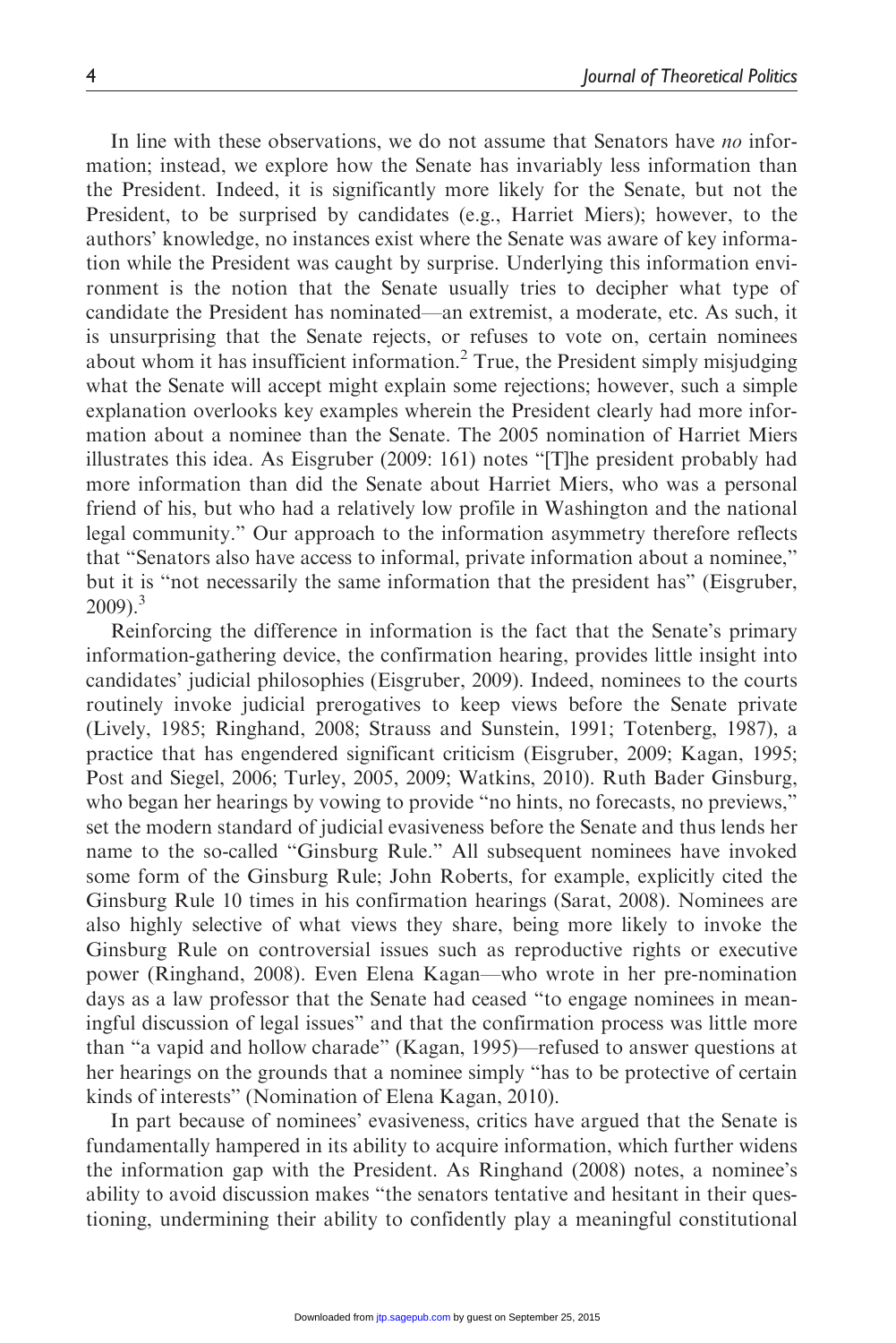role in the confirmation process'' (Ringhand, 2008). Nominees have effectively drawn lines to limit ''the capacity of the Senate to acquire useful information about a nominee's constitutional commitments'' (Post and Siegel, 2006), while the hearings themselves ''evolved into a stylized ritual of moves and countermoves'' in which "nominees respond carefully and avoid revealing any more than is absolutely necessary'' (Eisgruber, 2009). Strauss and Sunstein (1991) summarize these sentiments:

there is now practically a script: the nominee is open-ended, has 'no agenda,' enthusiastically accepts Brown v Board of Education and Griswold v Connecticut, is humbled by the difficulty of being a Justice, and admires Justice Harlan. The nominees commit themselves to liberal-sounding principles of privacy and racial and gender justice; but the commitments are at such a high level of platitudinous abstraction that they reveal nothing about the nominees' views on controversial issues.

To sum, the empirical literature suggests that predicting a nominee's true ideological position is difficult, while legal observers note that the Senate is usually in a disadvantaged position compared to the President. In addition, as confirmation hearings have increasingly become irrelevant for information gathering, Senators must seek other pathways to obtain information; when it comes to candidates who are virtually unknown to the Senate (and more known to the President), this becomes extremely difficult. Despite this, most of the modeling literature tends to assume both the President and the Senate know the nominee's ideology with precision. The discrepancy leads us to the core of our inquiry, which is (1) how varying levels of information between the President and the Senate could affect the selection and confirmation process and (2) why nominees are not forced to be more forthcoming about their policy views.

## 3. A model of nominee uncertainty

To illustrate how uncertainty creates inefficiency, we begin with a stylized model of judicial nominees, using the Supreme Court as an example.<sup>4</sup> Although simple, the model establishes the existence of a commitment problem in judicial nominations. Afterward, we show that this commitment problem persists in richer environments.

## 3.1. Players and structure

The game has two players, the [President](http://jtp.sagepub.com/) and the Senate (or the median senator, Moraski and Shipan (1999)). To establish our baseline result, suppose the President can choose between only two nominees: the President's most preferred nominee (what we call an extremist) or a nominee that both parties prefer to the status quo (what we call a moderate). (Later, we show our key results extend to situations in which the President selects a nominee from a larger pool, in line with the standard spatial model assumptions.) The choice is private information to the President.<sup>5</sup>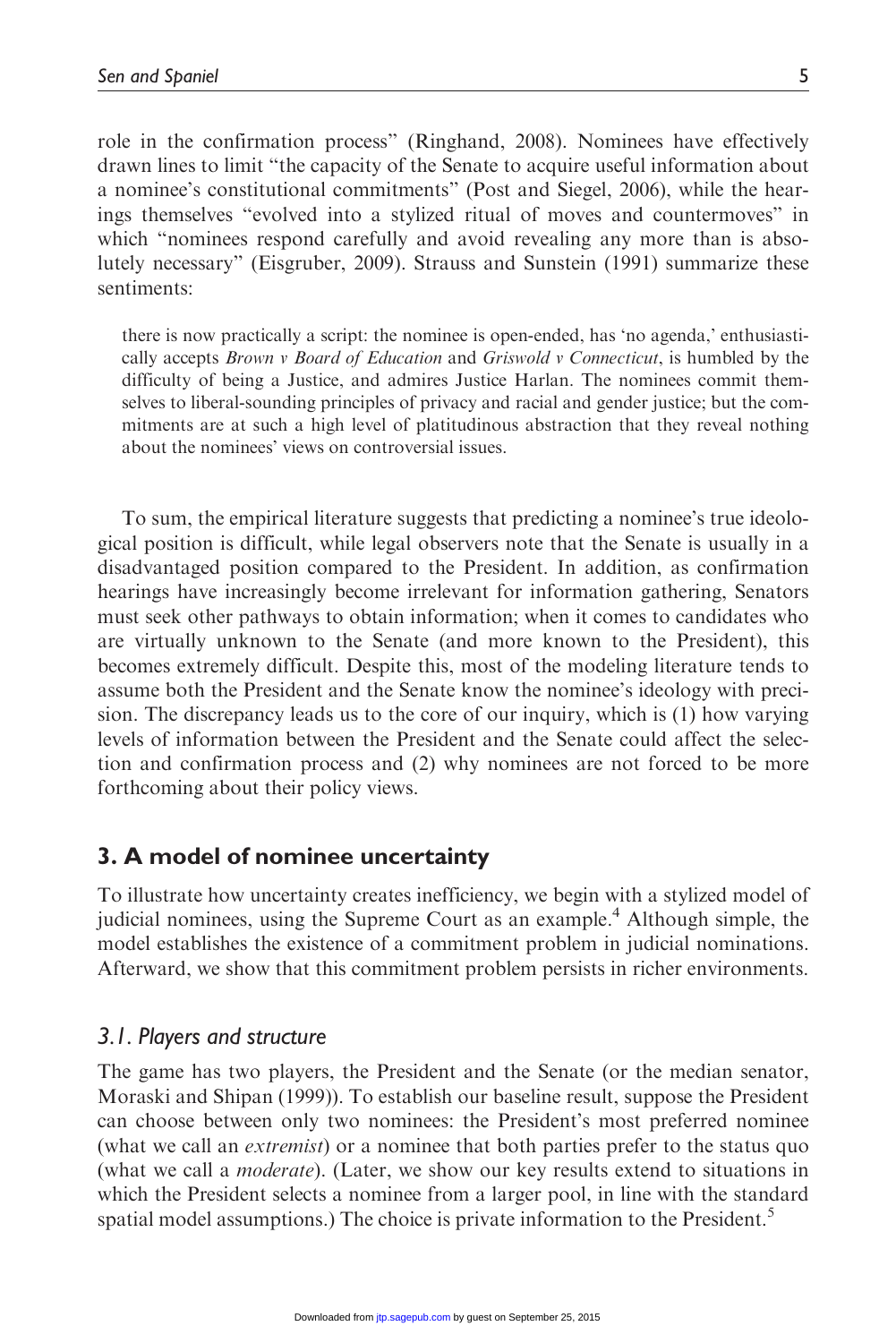After the President moves, Nature chooses whether to send a signal. If the nominee is moderate, Nature sends no signal; if the nominee is extremist, Nature sends a signal with probability  $p \in (0,1)$ .<sup>6</sup> This probability is exogenously given, though we later show that the commitment problem holds if the signal is partially a function of costly effort from the Senate. In any case, if the Senate receives a signal, it knows that the nominee is an extremist. But if the Senate receives no signal, it cannot directly infer the nominee's type.<sup>7</sup> With or without the signal, the Senate chooses whether to confirm or reject the nominee. The game then ends.

We adopt standard spatial preferences to derive payoffs. The President has an ideal point  $P \in \mathbb{R}$  and the Senate has an ideal point  $S \in \mathbb{R}$ . The Court as currently constructed generates a status quo policy  $Q \in \mathbb{R}$ . Without loss of generality, suppose  $Q \lt P$ . Confirming a moderate repositions the court's ideology to  $M \in \mathbb{R}$  and confirming an extremist yields  $E \in \mathbb{R}$ , with  $M \lt E$ . Players' policy payoffs are therefore the negative of the distance between their ideal point and the implemented policy after the nomination game ends. In addition, if the President nominates an extremist and Nature reveals his choice, the President pays a cost  $c > 0$  to reflect that the President is ''caught'' trying to maneuver an extremist onto the Court. Note that this cost occurs regardless of whether the Senate confirms the nominee.<sup>8</sup> Though c could reflect many things, political capital is a compelling consideration. Large amounts of capital correspond to small values of  $c$  since the President does not care much about being discovered, while less capital corresponds to larger values.

To rule out trivial cases, we impose two restrictions on the parameter space:  $-|M-S| > -|Q-S|$  and  $-|E-P| > -|M-P| > -|Q-P|$ . Combined, these restrictions ensure that the President and Senate prefer a moderate to maintaining the status quo. If these did not hold, the agreement set would be empty and the parties would be deadlocked. Meanwhile, the second restriction also ensures that the President prefers extremist nominees to moderates. If this was not the case, the parties would trivially agree on moderate nominees. Figure 1 displays the game in extensive form.

#### 3.2. Equilibrium

Since the game has complete but imperfect information, perfect Bayesian equilibrium (PBE) is the appropriate solution concept.<sup>9</sup> Our first result concerns the game's equilibrium generally:

#### Proposition 1. Equilibrium exists [and is uniq](http://jtp.sagepub.com/)ue for all non-knife-edge parameters.

The uniqueness result may come as a surprise, as PBE often yields multiple equilibria depending on off-the-equilibrium-path beliefs, especially when the informed actor moves first. Our model lacks this issue because only two things can be true about the Senate's updated belief: (1) the President nominates an extremist with positive probability so all information sets are on the equilibrium path or (2) the President nominates a moderate as a pure strategy but the Senate knows the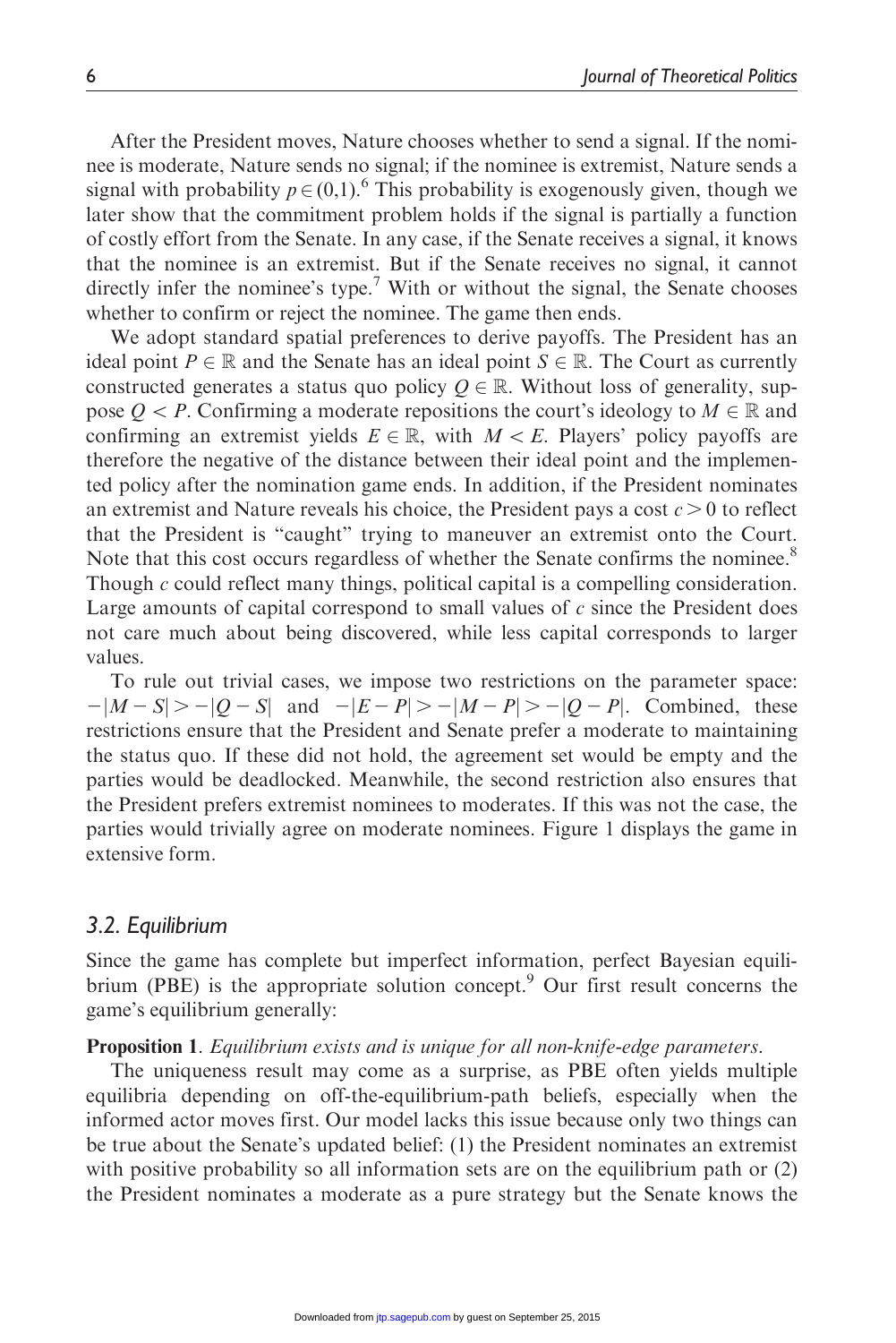

Figure 1. The game's extensive form.



**Senate's Rejection Payoff**



President must have nominated an extremist if it receives a signal off the equilibrium path. In either case, the Senate has a unique consistent set of beliefs.

We now turn to the outcome of the interaction, breaking up the parameter space into four regions as Figure 2 illustrates.

Proposition 2. (Risk Deterrence) If the expected reputation cost of nominating an extremist outweighs the possible benefit (i.e., if  $pc > |M-P| - |E-P|$ ), the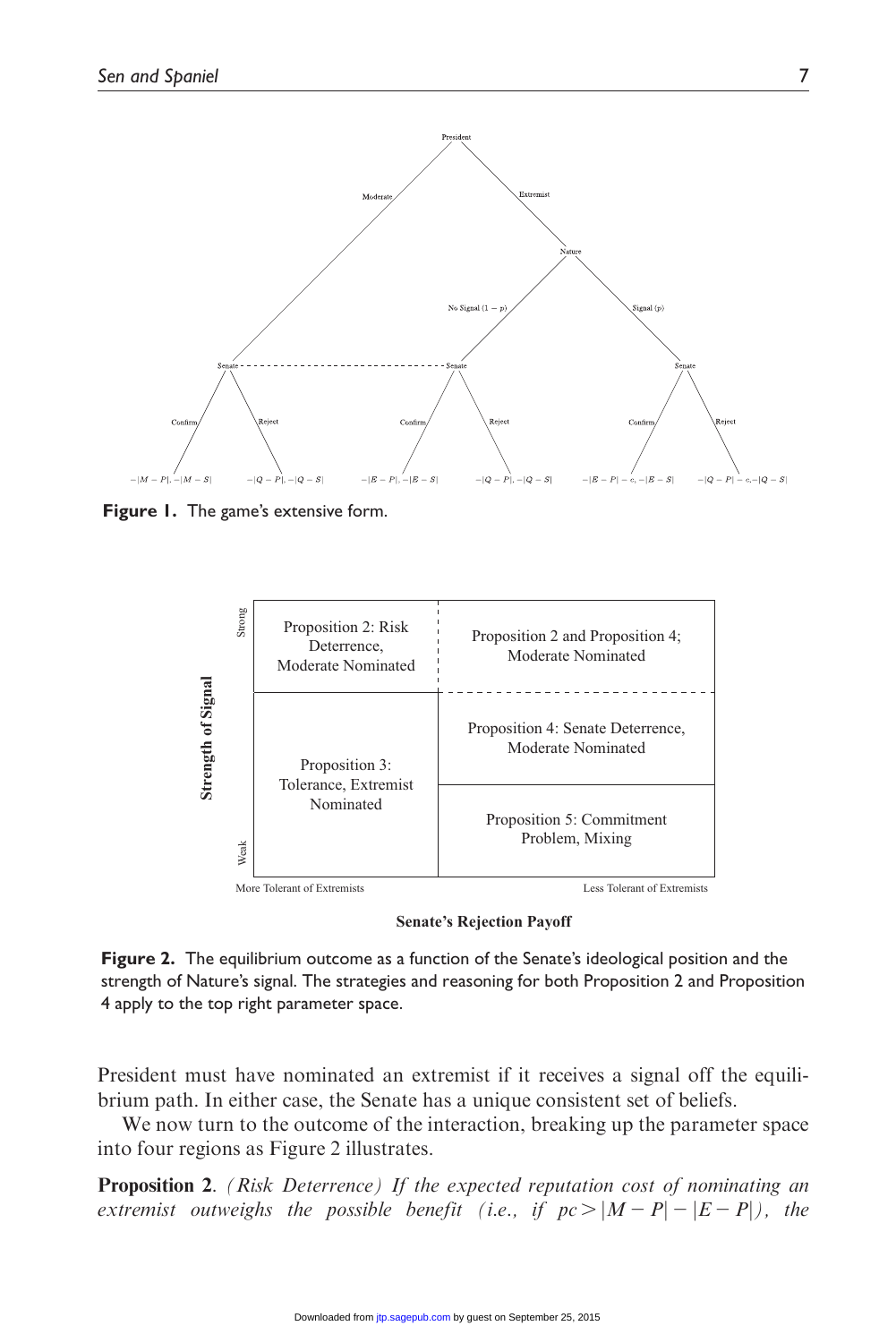President nominates a moderate and the Senate confirms if and only if it does not learn that the nominee is an extremist.

Intuitively, if the risk of being ''exposed'' trying to nominate an extremist and the punishment for doing so are sufficiently large, the President settles for a moderate (Figure 2, upper part of the diagram). Note that if the President nominates an extremist, his best case scenario is that the Senate confirms regardless of its signal. The President earns  $p(-|E - P| - c) + (1 - p)(-|E - P|) = -|E - p| - pc$  here. Alternatively, the President could appoint a moderate and receive  $-|M-P|$ . Thus, the President prefers appointing the moderate if  $pc > |M-P| - |E-P|$ . The Appendix verifies that the Senate would always confirm upon receiving no signal and that the equilibrium is unique.

**Proposition 3.** (Tolerance) If the expected reputation cost of an extremist is worth the possible benefit and the Senate finds extremists acceptable (i.e., if  $pc < |M-P| - |E-P|$  and  $-|E-S| > -|Q-S|$ , the President nominates an extremist and the Senate confirms in all circumstances.

Proof: If the Senate tolerates an extremist, confirming strictly dominates rejecting for the Senate at each of its information sets. By iterated elimination of strictly dominated strategies, the President safely nominates the extremist and reaches his  $optimal$  outcome.  $\Box$ 

Consequently, for the parties to be in conflict,  $-|E - S| < -|Q - S|$  must hold. The remainder of the proof covers the situation where the Senate prefers vacancy to a confirmed extremist. Our next proposition shows that the appointment process still runs smoothly as long as Nature's signal is sufficiently strong.

Proposition 4. (Senate Deterrence) If signals are moderately strong relative to the President's reputation cost and the Senate finds extremists unacceptable (i.e., if  $p > p^* \equiv \frac{|M-P|-|E-P|}{|O-P|-|E-P|+1}$  $\frac{|M-P|-|E-P|}{|Q-P|-|E-P|+\epsilon}$  and  $-|E-S| < -|Q-S|$ ), the President nominates a moderate. The Senate confirms but would reject if it learned that the nominee was an extremist.

For intuition, consider the game if  $p = 1$ , meaning the signal is perfectly informative. Backward induction yields the solution, as the game has perfect information. The Senate rejects if the President offers an extremist and confirms if the President offers a moderate. Since the President prefers confirming a moderate to the status quo, the President nominates a moderate.

This logic holds with sufficiently little noise. Strong signals deter the President from nominating an extremist. After all, Nature will reveal the nominee's type with a high degree of probability, and [the Senat](http://jtp.sagepub.com/)e will in turn give the President his punishment payoff of  $|Q - P| - c$ . The Senate confirms the candidate upon not receiving a signal because it trusts that the risk of exposure deters the President from picking an extremist.

The Appendix formally derives the equilibrium. Most of the work is finding the critical probability below which Nature deters the President from nominating an extremist. This equals  $\frac{|M-P|-|E-P|}{|Q-P|-|E-P|+|P|}$  $\frac{|M-P|-|E-P|}{|Q-P|-|E-P|+\epsilon}$ , which appears in Proposition 4.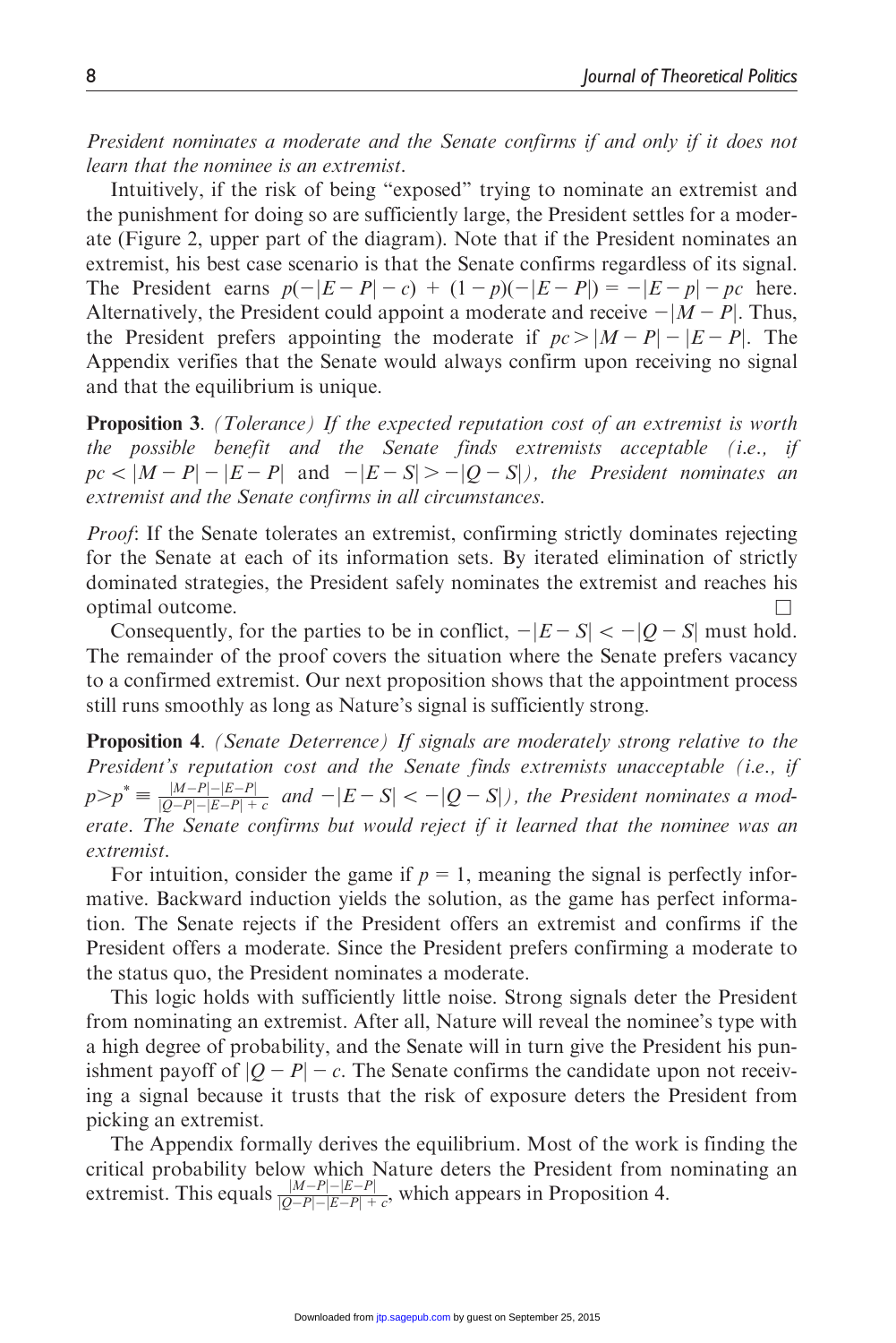



Figure 3. Parameters that lead to a commitment problem. Letters correspond to the ideal points and policy positions of the various actors. Peaks show the range of respective policies the Senate and President prefer to the status quo.

Proposition 5. (Commitment Problem) If signals are weak relative to the President's reputation cost and the Senate is unwilling to confirm an extremist (i.e.,  $p < p^*$ ) and  $-|E - S| < -|Q - S|$ , the President nominates an extremist with probability  $\sigma_M^* = \frac{(1-p)(|E-S|-|Q-S|)}{(1-p)|E-S| + p|Q-S|-|h|}$  $\frac{(1-p)(|E-S|-|Q-S|)}{(1-p)|E-S|+p|Q-S|-|M-S|}$ . If the Senate learns the nominee is an extremist, it rejects; otherwise, its posterior belief that the nominee is moderate equals  $\frac{|E-S|-|Q-S|}{|E-S|-|M-S|}$  $\frac{|E-S|-|Q-S|}{|E-S|-|M-S|},$ and it confirms with probability  $\sigma_C^* = \frac{pc}{|M-P|-p|Q-P|-(1-p)|E-P|}.$ 

Thus, the President sometimes nominates a moderate and sometimes nominates an extremist; the Senate sometimes confirms and sometimes rejects the nominee when it fails to receive a signal. That is, the President sometimes bluffs and sometimes does not, while the Senate sometimes calls potential bluffs and sometimes does not. As a result, many outcomes occur with positive probability. Sometimes a moderate fills the seat, and sometimes the President successfully tricks the Senate with an extremist. Sometimes the seat remains vacant, and sometimes the signal catches the President and he pays the reputation cost.

Figure 3 provides the intuition. Given the choice between appointing an extremist and nominating a moderate, the President prefers an extremist. However, the ideological positioning of the court with a confirmed extremist is not within the set of policies the Senate prefers to the status quo. As a result, if the President nominates an extremist as a pure strategy, the Senate knows that any nominee it receives is an extremist will reject regardless of the signal.

The President cannot credibly commit to nominating a moderate as a pure strategy either. The Senate would confirm with certainty even without receiving the signal in that case since it infers the nominee is a moderate and the moderate shifts policy in a way the Senate prefers to the status quo. However, the temptation to nominate an extremist is irresistible—because  $p$  is low, the President prefers gambling on the extremist (hoping to trick the Senate) to sticking with the safe-bet moderate. The game is finite and th[us has an](http://jtp.sagepub.com/) equilibrium, meaning the President must mix.

The same holds for the Senate when it does not receive a signal. If it always rejects, the President would nominate a moderate to save on the reputation cost. But this causes the Senate to want to confirm because it prefers the moderate to the status quo. If it always accepts, the President would nominate an extremist because the gamble is worthwhile in that case. Yet this leads the Senate to want to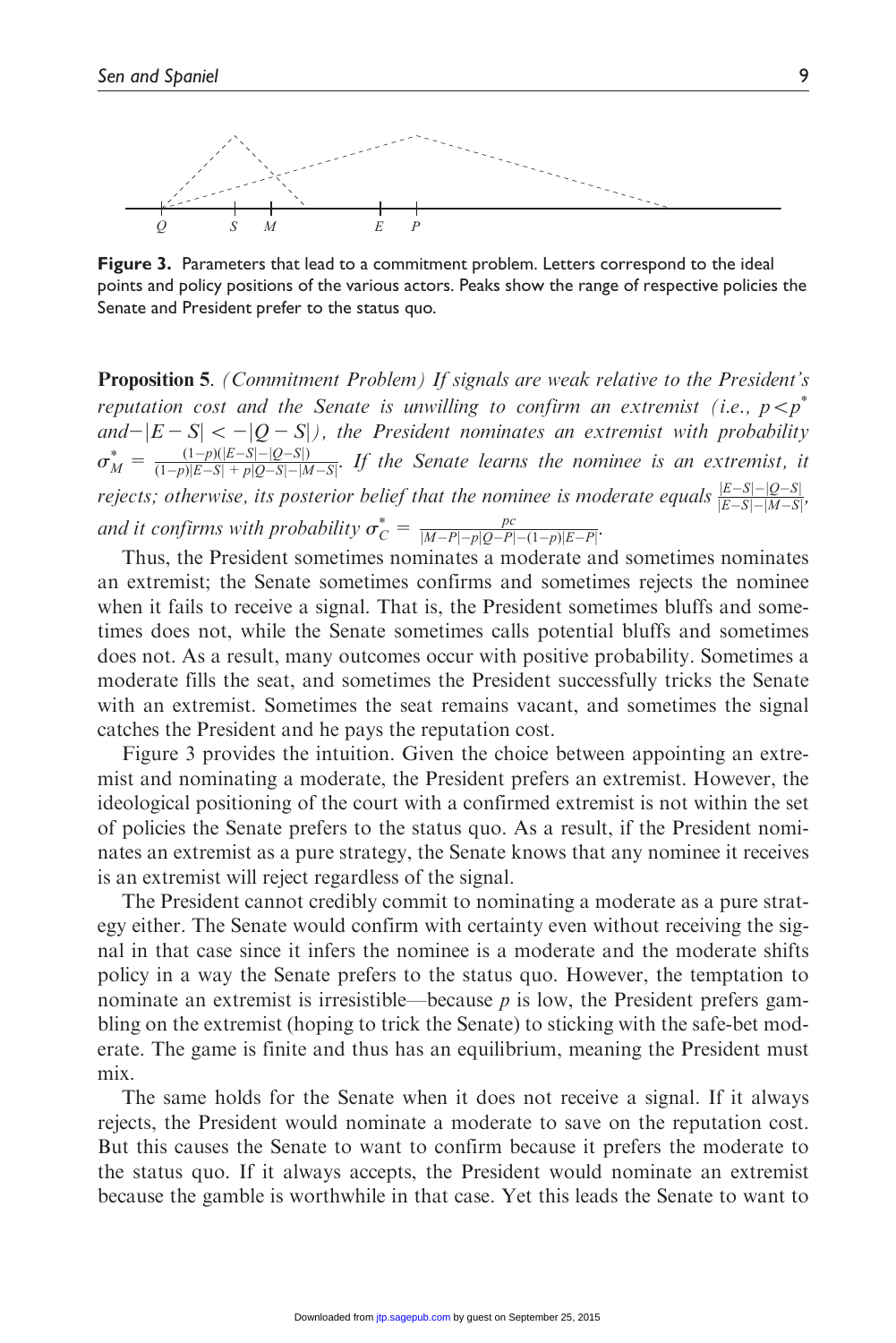reject with certainty. So the Senate must mix as well. The Appendix gives a full proof and derives the cutpoints and mixing probabilities Proposition 5 describes.<sup>10</sup>

## 3.3. Loss of welfare under weak signals and great political capital

When the Senate is tolerant of the President's decision, obfuscating institutions assist in confirming ideological allies. However, consider the parties' welfare when the Senate prefers rejecting extremists. Our main theorem summarizes the result:

**Theorem.** If the Senate finds extremists unacceptable (i.e.,  $-|E-S| < -|Q-S|$ ), both actors' payoffs are weakly increasing in the strength of the signal.

Proving the theorem requires investigating how each player's payoff fluctuates as  $p$  increases. This requires some work because the players' equilibrium strategies change as a function of it.

Figure 2 provides a helpful guide. The theorem concerns the right half, in which the Senate prefers rejecting known extremists. Deterrence prevails in the top twothirds, sometimes because of the risks of exposure and sometimes because of the Senate's punishment if the President is caught nominating an extremist. Either way, the President plays it safe and selects a moderate. In the bottom half, these risks are minimal because of the weak signal, leading the commitment problem and inefficiency. The theorem says that moving up the Figure weakly increases both players' payoffs.

To begin the proof, note that the top two-thirds of the right side lead to a deterministic outcome: the President nominates a moderate and the Senate confirms with or without a signal. The Senate receives its best possible outcome under such conditions. Meanwhile, the President receives  $-|M - P|$ .

In contrast, when the signal is weak, or  $p < p^*$ , the actors encounter the commitment problem, leading to smaller payoffs for both parties than when  $p > p^*$ . To see this, consider each player's equilibrium payoff. Since the players are mixing and therefore indifferent between their pure strategies, the President's payoff equals his expected utility for nominating a moderate:

$$
U(modelrate) = \sigma_C^* (-|M-P|) + (1 - \sigma_C^*)(-|Q-P|)
$$

Since  $-|M - P| > -|Q - P|$ , the President receives a strictly worse payoff than if the Senate confirmed a moderate. That said,  $\sigma_C^* = \frac{pc}{|M-P|-p|Q-P|-(1-p)|E-P|}$  is strictly increasing in  $p$  in Proposition 5's parameter space. This means that increasing the signal gives the President a greater share of the good moderate outcome and less of the bad status quo outcome. The [President](http://jtp.sagepub.com/)'s payoff then jumps to  $-|M-P|$  when the signal crosses the  $p^*$  threshold.

Similarly, the Senate's welfare equals its payoff for rejecting. Here, the Senate earns  $-|Q - S|$  regardless of the nominee, so the Senate receives  $-|Q - S|$  in equilibrium for all values of  $p < p^*$ . But this is clearly worse than confirming a moderate, as doing so generates the greatest possible payoff for the Senate.

More succinctly, these results highlight how the outcome in which the Senate confirms a moderate Pareto dominates the equilibrium outcome under weak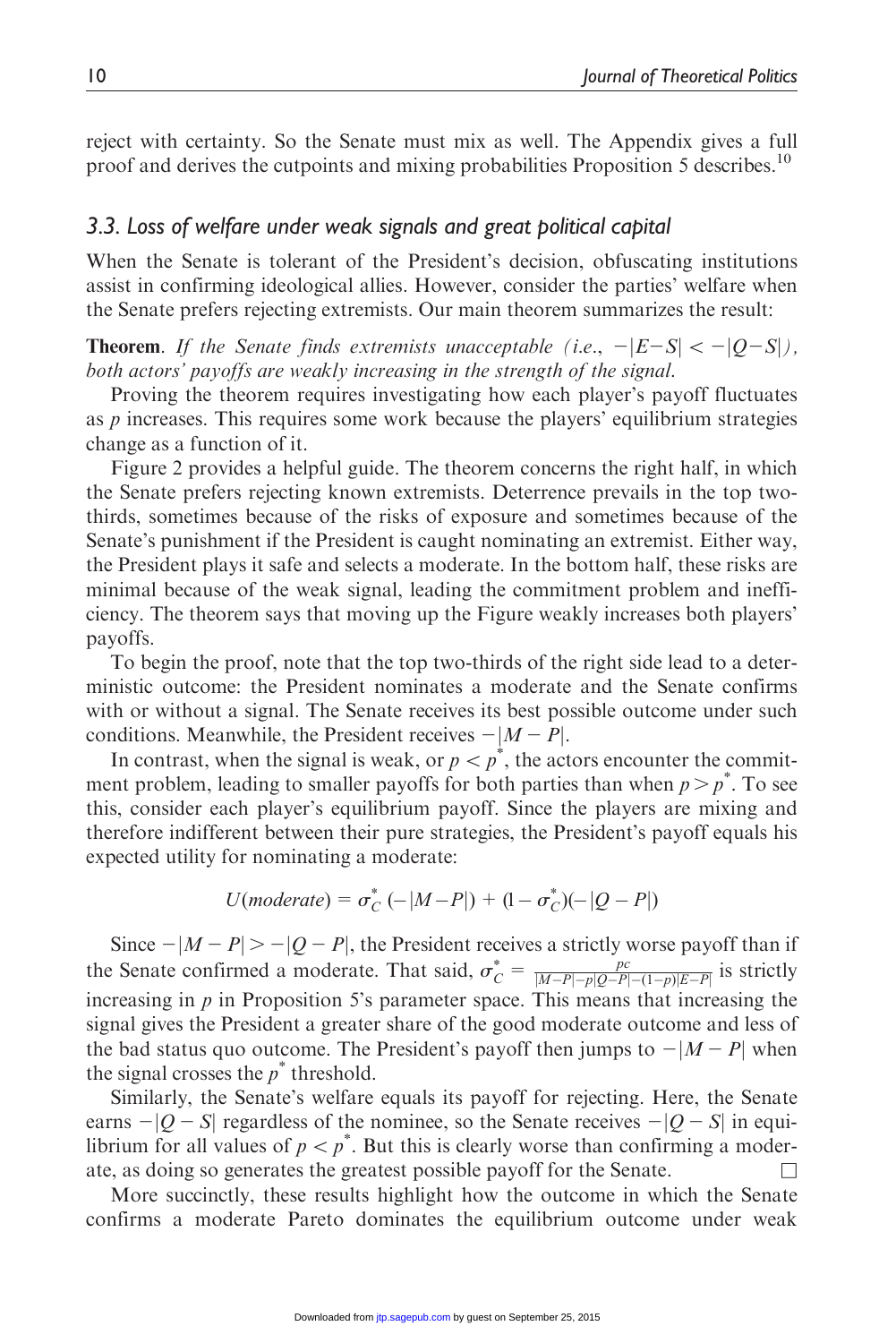signals. Strong signals prevent the President from nominating ideologically extreme justices. Thus, it may appear that the President would benefit from obscuring the nominee's true positioning. But while the President sometimes tricks the Senate when signals are weak, the hidden information is ultimately detrimental to everyone.

Before moving on, it is worth noting that we can restate the theorem as the following corollary:

Corollary. (Paradox of Political Capital) If the Senate finds extremists unacceptable  $(i.e., -|E-S| < -|Q-S|)$ , both actors' payoffs are weakly increasing in the reputation cost.

While it is not surprising that the Senate's payoff increases here, it is strange that the President's does. After all, the reputation cost (in part) represents how much political capital the President is willing to spend to obtain his more preferred outcomes. Yet the corollary says that this political capital ultimately hurts the President—he is better off having no capital to spend than being willing to pay great reputation costs.

The intuition once again comes down to the commitment problem.<sup>11</sup> When the reputation cost is great, even weak signals deter the President from risking nominating an extremist. This builds trust with the Senate, allowing the parties to confirm a moderate. However, when the President is willing to gamble, the Senate sometimes rejects to protect itself from extremists. This leads to an increase in the President's welfare as the reputation cost increases.

## 3.4. Robustness checks

As with any stylized model, ours makes tradeoffs between simplifying assumptions and empirical plausibility. Cognizant that our results might be sensitive to particular modeling choices, we address some major concerns. In each case, the commitment problem persists in the alternate specification. Thus, the stylized model captures a consistent barrier to reaching efficient agreements.

Costly information acquisition. To begin, note that the time between nomination and confirmation or rejection is implicitly exogenous because  $p$  is fixed. Consistent with empirical results from Shipan and Shannon (2003), one might believe that the informational discrepancy between the President and the Senate results from the President's ability to research potential nominees for years before a Supreme Court vacancy. In turn, the Senate might narrow the gap by engaging in costly information acquisition.<sup>12</sup> The Senate c[ould then](http://jtp.sagepub.com/) pass damaging revelations to the public, triggering the reputation cost from the model. Consequently, we may wonder whether inefficiency persists if an ideologically-opposed Senate could instead delay confirmation, learn about the nominee, and vote later.

However, even under these conditions, it is straightforward to verify that the actors would still mix under such conditions and thus inefficiency still results. For the Senate to pay for costly information acquisition, the President must nominate an extremist with positive probability. But the President cannot appoint an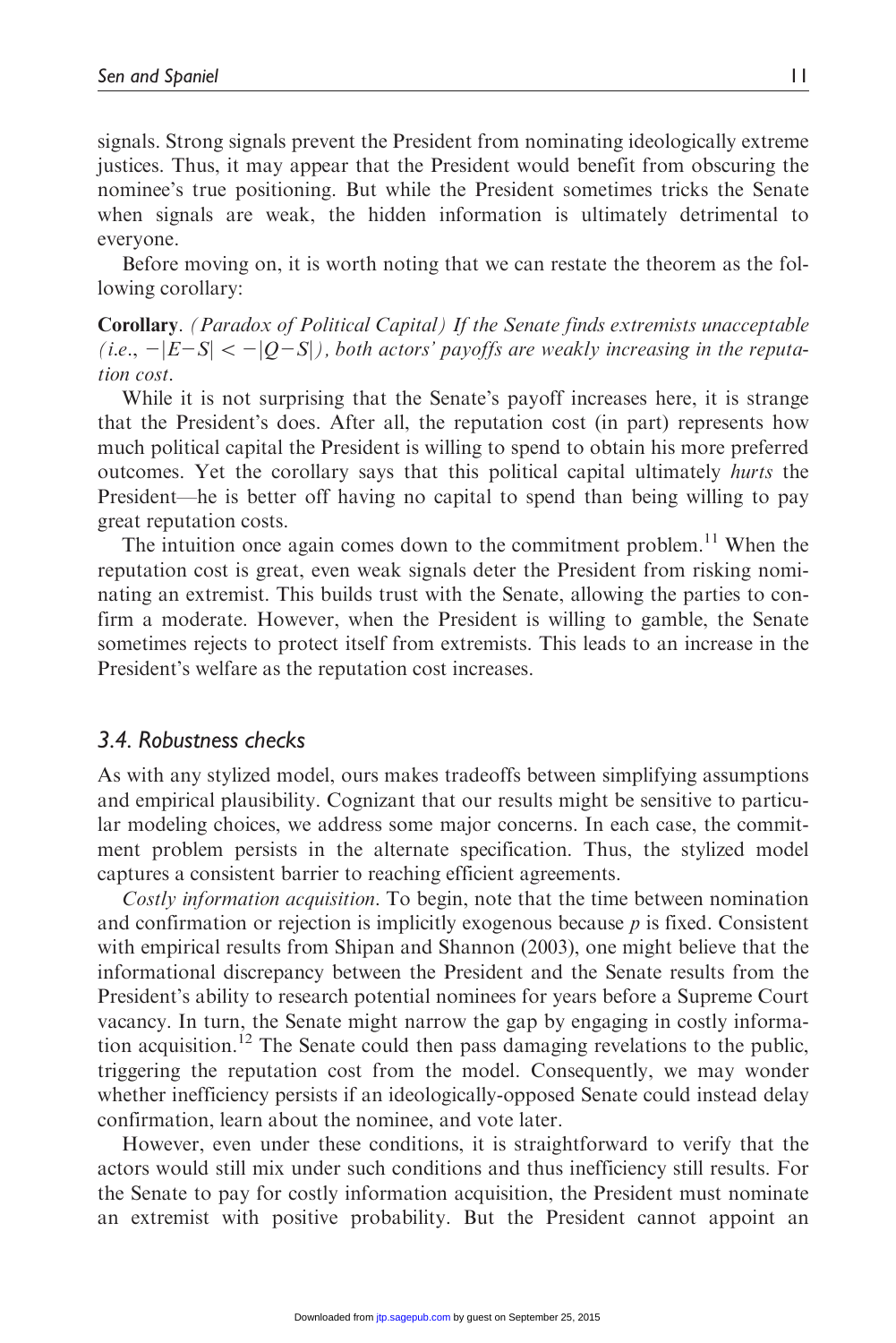extremist with certainty since the Senate would never confirm and the President would suffer the reputation cost with positive probability.

Whether the Senate would then engage in information acquisition depends on how costly such an action is relative to the precision of the signal it generates. But regardless, inefficiency persists. The Senate must sometimes confirm and sometimes reject or delay confirmation, otherwise the President would be unwilling to mix. If the Senate does not acquire information, the inefficiency is the same as in the model. If the Senate acquires information, then inefficiency results purely from the delay.13 Either way, our central claim still holds: uncertainty causes mutually undesirable outcomes when the President and the Senate are ideologically unaligned.

To some degree, the limited Senate hearings mimic such costly information acquisition—opposition Senators spend days fishing for red flags in an environment capable of publicly shaming the President. However, with Robert Bork's damaging hearing a distant memory, the question still remains why the President and Senate do not alter the rules to make hearings more productive.

Defections by moderate nominees. The model as described ignores potential actions by nominees and whether they may volunteer information in a manner inconsistent with the role of Nature. That is, while the President has incentives to obscure when he nominates an extremist, one might wonder why moderate nominees would keep mum under these conditions. After all, without information transmission, the Senate will reject them with positive probability (believing that they might be extremist). On the other hand, they could answer committee questions in full to signal their moderate status.

The most straightforward counterargument is that every candidate—be they moderate or extreme—has an incentive to appear moderate. Even extreme nominees would answer questions in the same fashion as more moderate candidates, resulting in any signals (i.e., answers to any questions) being tantamount to noncredible cheap talk. This is borne out by the confirmation hearings of most nominees (with some exceptions—e.g., Bork); what limited responses are given tend to be middle-of-the-road and, to the extent that nominees voice opinions about legal issues, they do so regarding non-controversial settled issues of law, for example segregation or civil rights.<sup>14</sup> In addition, because there may be little benefit for sharing information but many potential downsides, especially for extremists, nominees by and large stay quiet or talk only about ''safe'' subjects.

A second response concerns the potential pool of candidates. The pool of candidates—that is, lawyers more generally—have an interest in maintaining the independence and legitimacy of the judiciary. If statements made in public venues are a commitment toward a cert[ain kind o](http://jtp.sagepub.com/)f decision making, then invested nominees may later on incur costs associated with deviating from those stated intentions; in turn, this would undermine the rewards of having a judicial career (Bork, 2009). Along these lines, a long-standing norm to appear ''above politics'' exists among judicial candidates. Out of concern for institutional legitimacy, we would expect strategic candidates to shy away from taking positions that could be viewed as overly ''political'' and thus damage the Court's institutional and popular standing (Eisgruber, 2009; Kagan, 1995). Indeed, the Justices themselves appear highly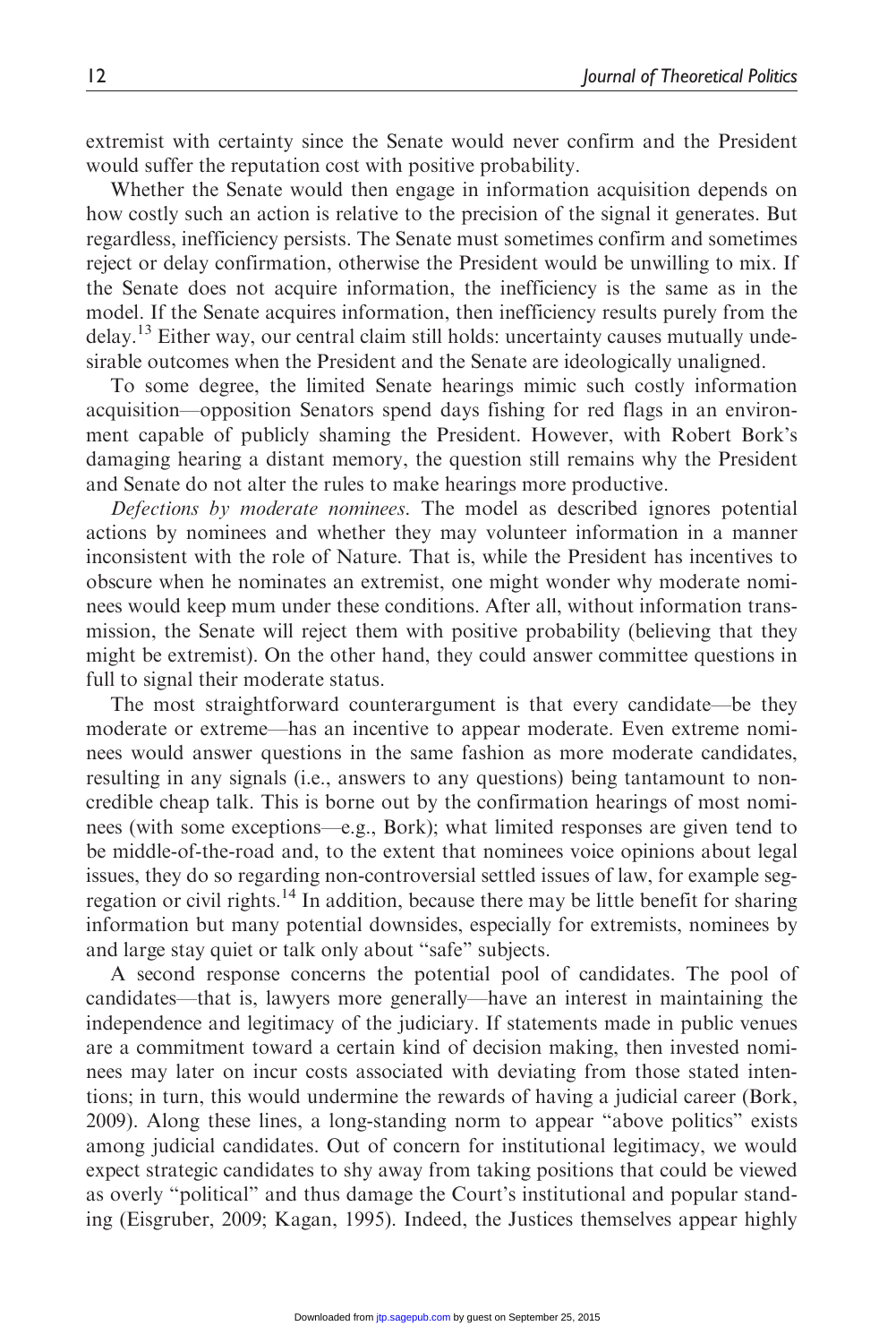sensitive to attacks that the Court has become too ''political'' over time (e.g., Bazelon, 2013). Pooling on silence is a safe way to avoid politicking.

In addition, having significant and stringent inquiry into policy and moral positions may discourage qualified candidates from coming forward (Carter, 1994). For these reasons, lawyers' organizations like the American Bar Association have strong institutional incentives to protect the pool of potential nominees, both moderate and extremist. Indeed, as evidence of this, the American Bar Association has formally instituted rules coercing individuals into pooling on silence under a formal ''Code of Judicial Conduct'' (American Bar Association, 2010). Under this and similar sorts of code, judges who speak publicly about issues that might arise would have to recuse themselves later on. This is a stiff punishment for those who defect.

Larger candidate pool. Lastly, our model restricts the President to nominating two types of justices. However, our key result—Pareto inefficiency when the Senate is intolerant of the President's most preferred choice—holds if the President instead selects from *n* potential nominees.

Three assumptions generate this result. First, a potential nominee exists who is mutually preferable to the payoffs for maintaining the status quo ideology of the Court; this rules out the uninteresting cases of gridlock. Second, let the reputation cost associated with each nominee be increasing as the ideological positioning of the nominee drifts away from the status quo. And third, the Senate prefers the status quo to confirming the President's most preferred nominee.

To prove that inefficiency still occurs with multiple nominees, consider the following proof by contradiction. If an equilibrium outcome is efficient, then confirmation must occur with probability 1; if there is positive probability of rejection, both sides would be better off if they confirmed one of the mutually preferable nominees rather than suffer bargaining breakdown that percentage of the time. So suppose that the Senate confirms with probability 1 upon not receiving a signal. The above assumptions state that a potential nominee exists that the President prefers to the most favorable nominee that the Senate would be willing to confirm with perfect information. Let  $c$  be the reputation cost associated with the President's most favorable mutually acceptable nominee and  $c'$  be the reputation cost associated with the President's more preferred nominee. (By the above assumptions,  $c'$ )  $c$ .) Similarly, let the Court's ideal point under the most favorable nominee be x and the ideal point under the President's more preferred nominee be  $x'$ . Then President would prefer nominating the more extreme candidate if

$$
-|x'-P|(1-p) + p(-|Q-P|-c') > -|x-P|-pc
$$

Since  $-|x' - P| > -|x - P|$ , the left side of the inequality is greater for sufficiently small values of p. However, this means that the President would want to deviate to a nominee that the Senate would prefer to reject. In turn, no equilibrium exists in which the Senate confirms with probability 1. Nevertheless, the game is finite and has an equilibrium. Therefore, the equilibrium must be inefficient.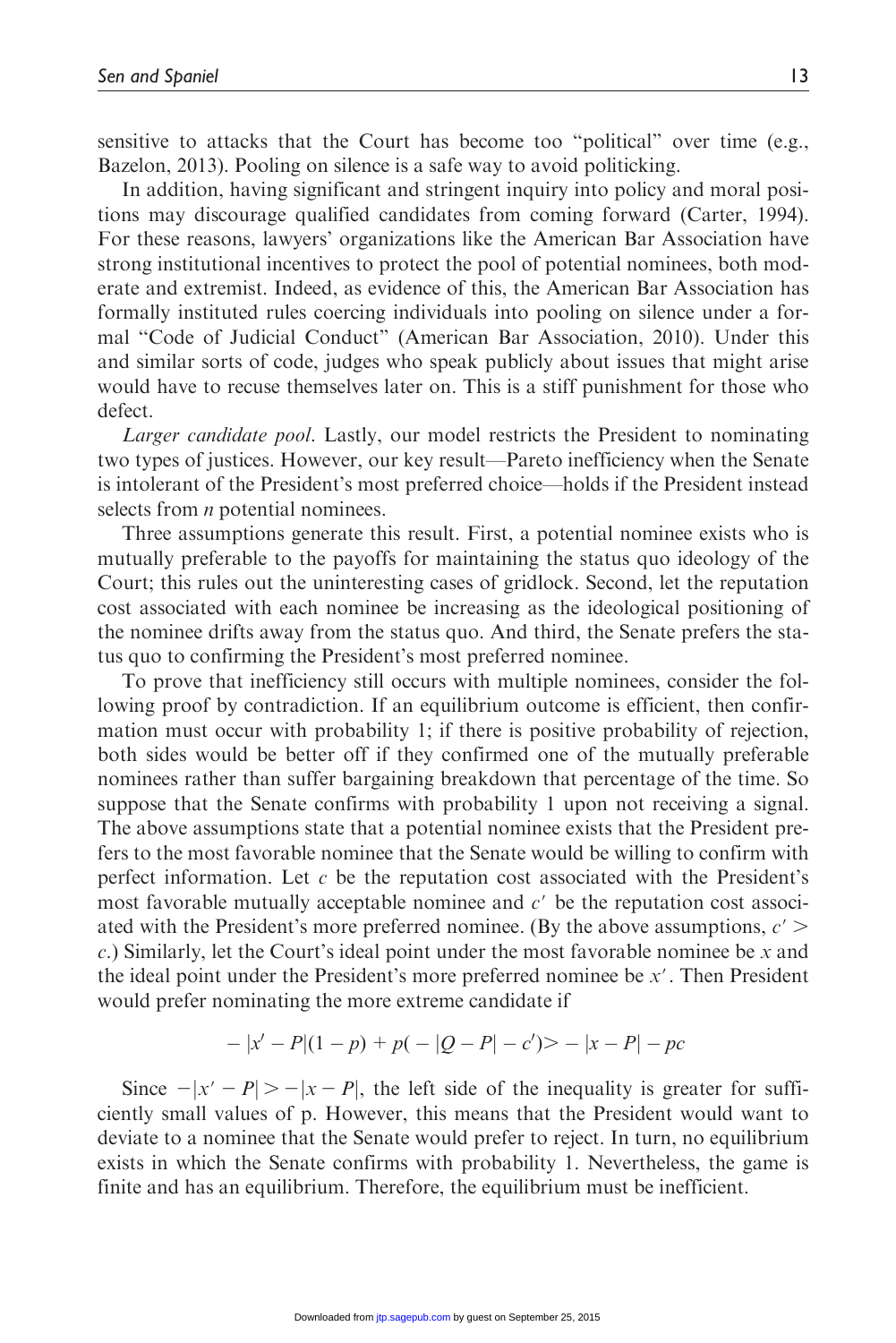



Figure 4. Illustration of why bargaining still fails with n nominees, with  $x_i$  representing a potential nominee's ideal point. Because nominees exist that the President would want to sneak in, the Senate must continue mixing to deter the nomination of extremists.

Figure 4 further illustrates the logic. The values  $x_i$  reflect the ideological positioning of the Court following the confirmation of nominee i. Because nominees exist that both the President and Senate prefer to maintaining the status quo, the parties would like to reach an agreement. However, if the Senate confirms with certainty, the President has incentive to cheat and nominate someone more extreme. As long as the information environment is sufficiently noisy (to reduce the risk of cheating) and the reputation costs incurred are sufficiently low, the Senate cannot confirm with certainty. Thus, the main intuition—that uncertainty damages the bargaining process—holds for richer environments.

## 4. Why is uncertainty tolerated?

At present, the actors tolerate informal institutions like the Ginsburg Rule, which obscure pertinent information. As shown here, however, both sides could improve their welfare by increasing the strength of signal. So why don't the President and Senate create a more transparent system?

One trivial explanation is that no institutional features can compel judicial nominees to divulge more information. We find this unconvincing. Undoubtedly, no institutional feature could lead to total information revelation. For starters, simple cheap talk from the President to the Senate is insufficient to reveal information due to the incentives to misrepresent. Consequently, any effective reform could not be made on an *ad hoc* basis but rather would require meaningful institutional reform. That said, ABA guidelines instruct nominees to keep their views private. Moreover, Supreme Court nominees are frequently experienced appellate attorneys who can deftly evade direct answers to the simplest of questions.

Fortunately, however, our results show that complete transparency is unnecessary to reach better outcomes. Indeed, the theorem states that *any* increase in information weakly increases welfare when the Senate and President are in disagreement. As such, the quest[ion is not](http://jtp.sagepub.com/) whether different institutions can compel nominees to divulge *all* information but rather whether different institutions could lead to more information.

If nominees are not the obstacle to reform, what is? The tolerance outcome provides an explanation. One critical component of tolerance is ideological convergence between the President and Senate. In these cases, the utility of allowing judicial candidates to keep information private is clear. The President recognizes that he can induce the Senate to confirm an extremist; allowing the nominee to keep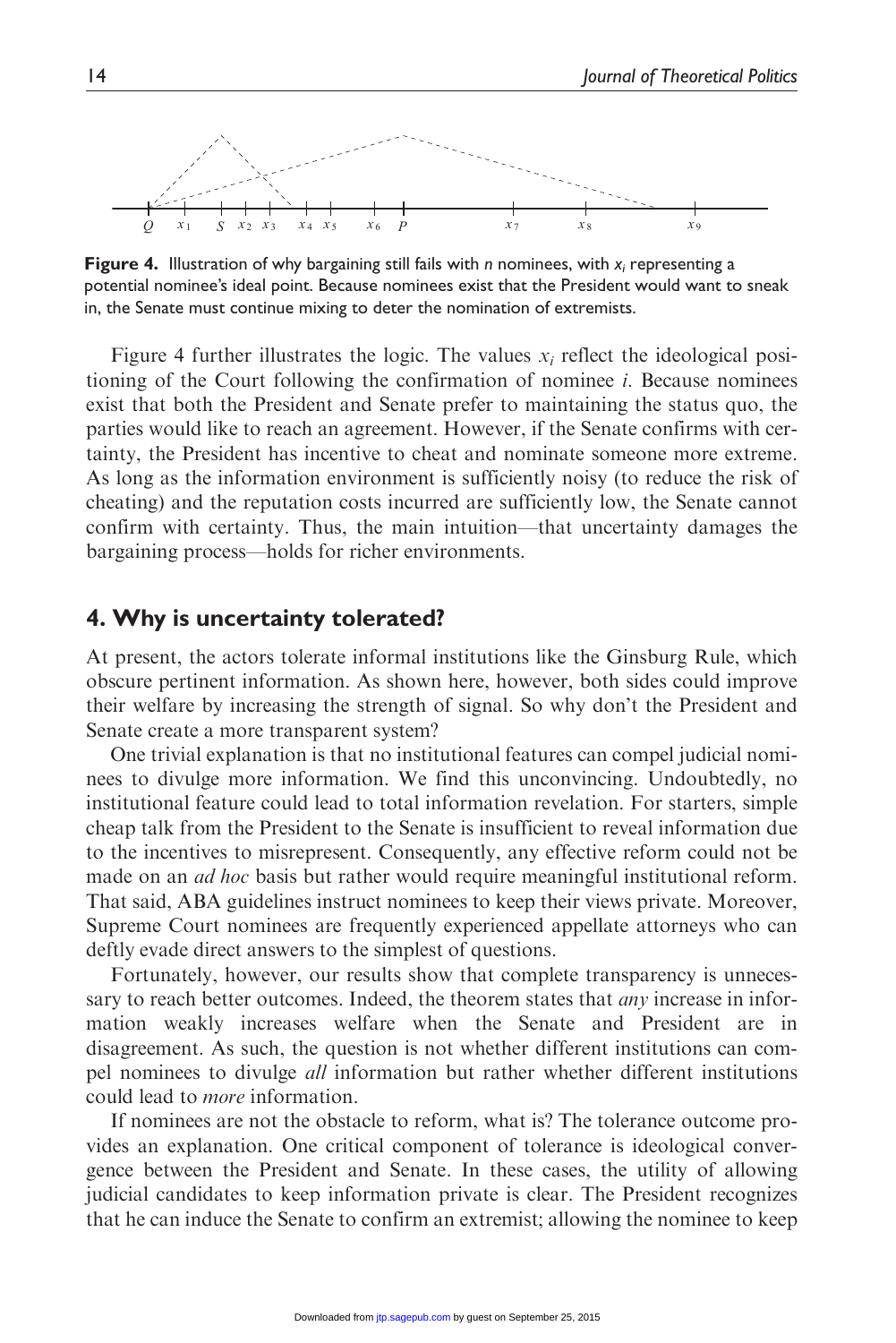

**Senate's Rejection Payoff**

Figure 5. Model predictions based on ex ante information.

information private reduces the costs associated with being exposed. However, in instances where  $p$  is close to 1 (i.e., compelled disclosure by nominees, perhaps under a rule change), extremist candidates will almost certainly be unmasked—if not by the Senate majority, then almost certainly by members of the minority party. Thus, the President would incur costs for nominating an extremist and would be deterred. The President therefore benefits from obfuscation since it allows him to sidestep the costs from having selected an extremist and moves the parameters into his more preferred territory, the bottom left of Figure 2. Nominee evasiveness also benefits extremist Senators, who would be more abundant under ideological convergence.

We thus have our primary justification for why nontransparent institutions remain in place: they allow Presidents and like-minded Senators the possibility of appointing ideological allies. We further note that instances of ideological alignment represent an overwhelming proportion of Supreme Court observations (see Table 1). In light of these considerations, few reasons exist for Democrats and Republicans to come together to engage in meaningful institutional reform.

In addition, we expect that continuing pressure on nominees to be more forthcoming over the course of confirmation hearings will come not from the majority party (when the majority party is the same as the President's), but from the minority party. This is exactly what we see, with recent opposition to John Roberts' and Samuel Alito's evasiveness coming from Democrats and opposition to Elena Kagan's and Sonia Sotomayor's [evasivene](http://jtp.sagepub.com/)ss coming from Republicans.

## 5. Illustrations of the model

Figure 5 includes some key Supreme Court nominations from the last 25 years. Note that the President and Senate majority have usually been ideologically aligned at the time of vacancies. The model predicts that we should generally see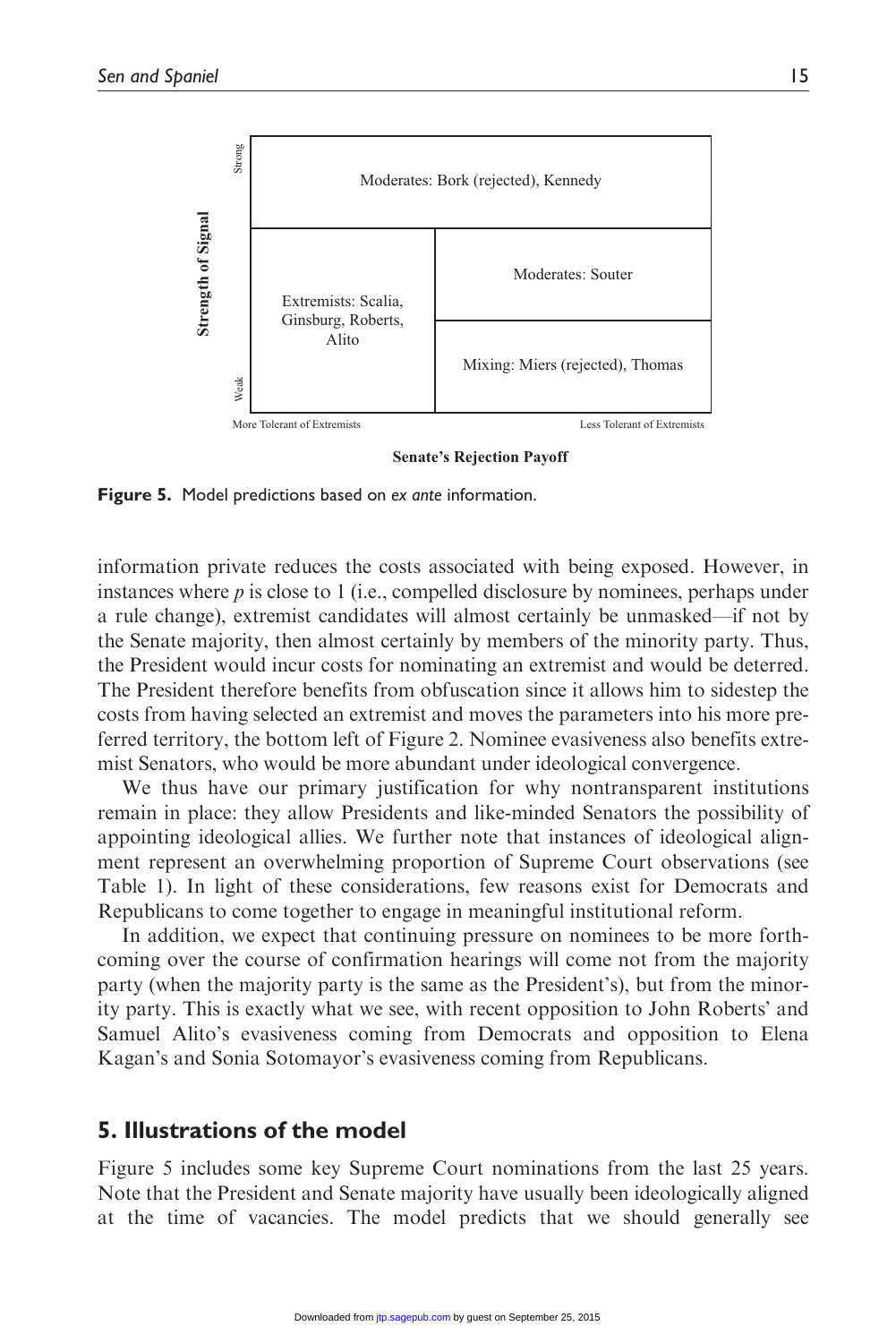16 Journal of Theoretical Politics

| Name                 | President | Year | Hearing Length<br>(days) | Vote      | Outcome   | Senate |
|----------------------|-----------|------|--------------------------|-----------|-----------|--------|
| Elena Kagan          | Obama     | 2010 | 3                        | 63-37     | Confirmed | D      |
| Sonia Sotomayor      | Obama     | 2009 | 4                        | $68-31$   | Confirmed | D      |
| Samuel Alito, Ir     | Bush II   | 2005 | 4                        | 58-42     | Confirmed | R      |
| <b>Harriet Miers</b> | Bush II   | 2005 | NA.                      | NA.       | Withdrawn | R      |
| John Roberts         | Bush II   | 2005 | 4                        | 78-22     | Confirmed | R      |
| Stephen Breyer       | Clinton   | 1994 | 4                        | 87-9      | Confirmed | D      |
| Ruth Bader Ginsburg  | Clinton   | 1993 | 4                        | $96 - 3$  | Confirmed | D      |
| Clarence Thomas      | Bush I    | 1991 | П                        | 52-48     | Confirmed | D      |
| David Souter         | Bush I    | 1990 | 5                        | $90-9$    | Confirmed | D      |
| Anthony Kennedy      | Reagan    | 1987 | 3                        | $97-0$    | Confirmed | D      |
| Douglas Ginsburg     | Reagan    | 1987 | NA.                      | NA.       | Withdrawn | D      |
| Robert Bork          | Reagan    | 1987 | 12                       | 42-58     | Rejected  | D      |
| Antonin Scalia       | Reagan    | 1986 | $\overline{2}$           | 98-0      | Confirmed | R      |
| William Rehnquist    | Reagan    | 1986 | 4                        | $65 - 33$ | Confirmed | R      |
| Sandra Day O'Connor  | Reagan    | 1981 | 3                        | 99-0      | Confirmed | R      |
| John Paul Stevens    | Ford      | 1975 | 3                        | 98-0      | Confirmed | D      |
|                      |           |      |                          |           |           |        |

Table 1. Supreme Court nominees, Ford through Obama administrations.

\*Nomination from Associate Justice to Chief Justice

agreement, with rejection only occurring mostly when the President and Senate are ideologically divided.

However, applying the logic of the model requires more detailed examinations of specific examples. We therefore illustrate the Propositions with individual cases:

Proposition 2: Risk Deterrence. For instances of strong signals or high reputation costs, we look to the nominations of Robert Bork and Anthony Kennedy during the Reagan Administration, both in 1987. The Bork nomination was notable because Bork repeatedly violated the ''Ginsburg Rule,'' stating his thoughts on subjects like abortion, civil rights, and freedom of speech—to the surprise of everyone, including the Reagan White House (Crawford Greenburg, 2007).<sup>15</sup> Bork was therefore revealed over the course of his confirmation hearings as being (in our terminology) an extremist (Totenberg, 1987). Thus, it is no surprise to us that the ideologically distant Senate rejected Bork's nomination, as we would expect the Senate do so when an extremist is unmasked. We also note that Reagan was subsequently punished in political discourse and in the press for attempting to nominate someone who had been unmasked as a clear extremist.

Recall that the cutpoint for the strength of signal dimension depends on  $c$ ; the higher the potential reputation c[ost, the m](http://jtp.sagepub.com/)ore likely the President is to appoint a moderate. In part due to the increased risks associated with nominating yet another extremist, Reagan's next two picks for the Democratic-controlled Senate were moderates. Douglas Ginsburg, the first, was withdrawn after allegations of marijuana use, revealed after his nomination in a surprise report from NPR's Nina Totenberg. (In this sense, Ginsburg's failed nomination provides an excellent illustration of the capricious reevaluations engendered by Nature, which is  $p$  in our model.) However,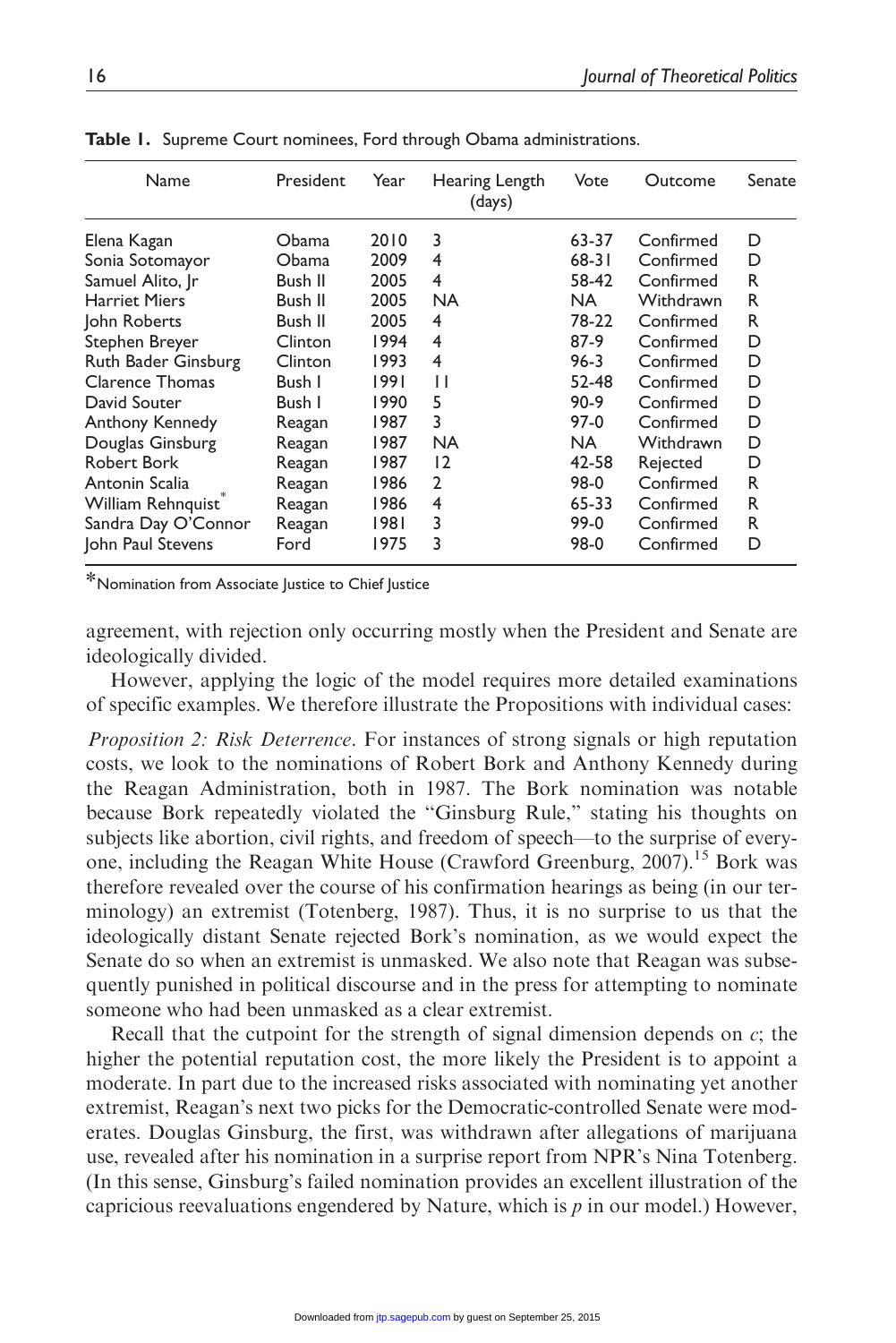the model fits Kennedy's confirmation. At the time of his nomination, Kennedy came from the 9th Circuit with a fairly detailed history of decision making. This, combined with the high costs to Reagan after Bork's failed nomination, meant that Kennedy was confirmed by a unanimous Senate.

Proposition 3: Tolerance. Most nominations fall under this proposition, for which we have a like-minded President and Senate (see Figure 5). Two examples illustrate this. The first is the nomination of Antonin Scalia, who was nominated during the first Reagan term under a Republican-controlled Senate. At the time, Scalia had spent most of his time in academia and later as a judge on the DC circuit appeals court. However, ''Scalia was nine years younger than Bork and Scalia did not have the controversial paper trial that Bork did'' (Staab, 2006). Moreover, Scalia (again, unlike Bork) flawlessly performed at his confirmation hearings, consistently relying on his privilege to be non-responsive. Throughout, Scalia ''refused to bite at the bait, refusing to testify about any legal issue that could possibly come before him as a Supreme Court justice'' (Staab, 2006). With the press unable to find any skeletons in his closet, the Senate confirmed him, 98-0.

The second example is George W Bush's nomination of John Roberts to Chief Justice under a Republican-controlled Senate. The worry for Bush was not nominating an extremist, but nominating the right kind of extremist (Toobin, 2008). Under this proposition, Bush's interests would be to nominate someone who was fairly conservative. Roberts was a relatively straightforward choice. Although he had served as a lower-court judge for three years before being nominated, Roberts was exceedingly careful to limit his writings on plausibly ideological topics (Toobin, 2008). Accordingly, Roberts had no problem in securing a nomination. Neither did he express any views in his confirmation hearing that could potentially be cast as extreme, invoking the ''Ginsburg Rule'' explicitly in over 10 instances (Sarat, 2008).

Proposition 4: Deterrence. Delineating the cut-off between Proposition 4 and Proposition 5 is difficult *ex post*, as it relies on the relative ratios of  $p$  and  $c$ . However, several instances appear to fit Proposition 4, in which moderates are nominated and confirmed under (1) Senate opposition and (2) moderate information/reputation costs. The best example on point is David Souter, who was nominated during the Bush I administration with a Democratic Senate. Souter, then a federal appeals judge, had authored several opinions, but not enough to have a clearly delineated ''paper trail.'' Indeed, commentary at the time emphasized that Souter had ''not given a speech, written a law review article or, as far as anyone knows, taken a position on th[e correctne](http://jtp.sagepub.com/)ss of the Supreme Court precedents on abortion or any other issue'' (Greenhouse, 1990). Given these conditions, why Bush did not take the opportunity to nominate someone more conservative is surprising; we believe that the reason is because Bush himself misestimated Souter's own ideological positioning as a New England conservative. Thus, ex ante, it is possible that Bush was seeking to achieve Proposition 5. This leads to the Thomas nomination, discussed below.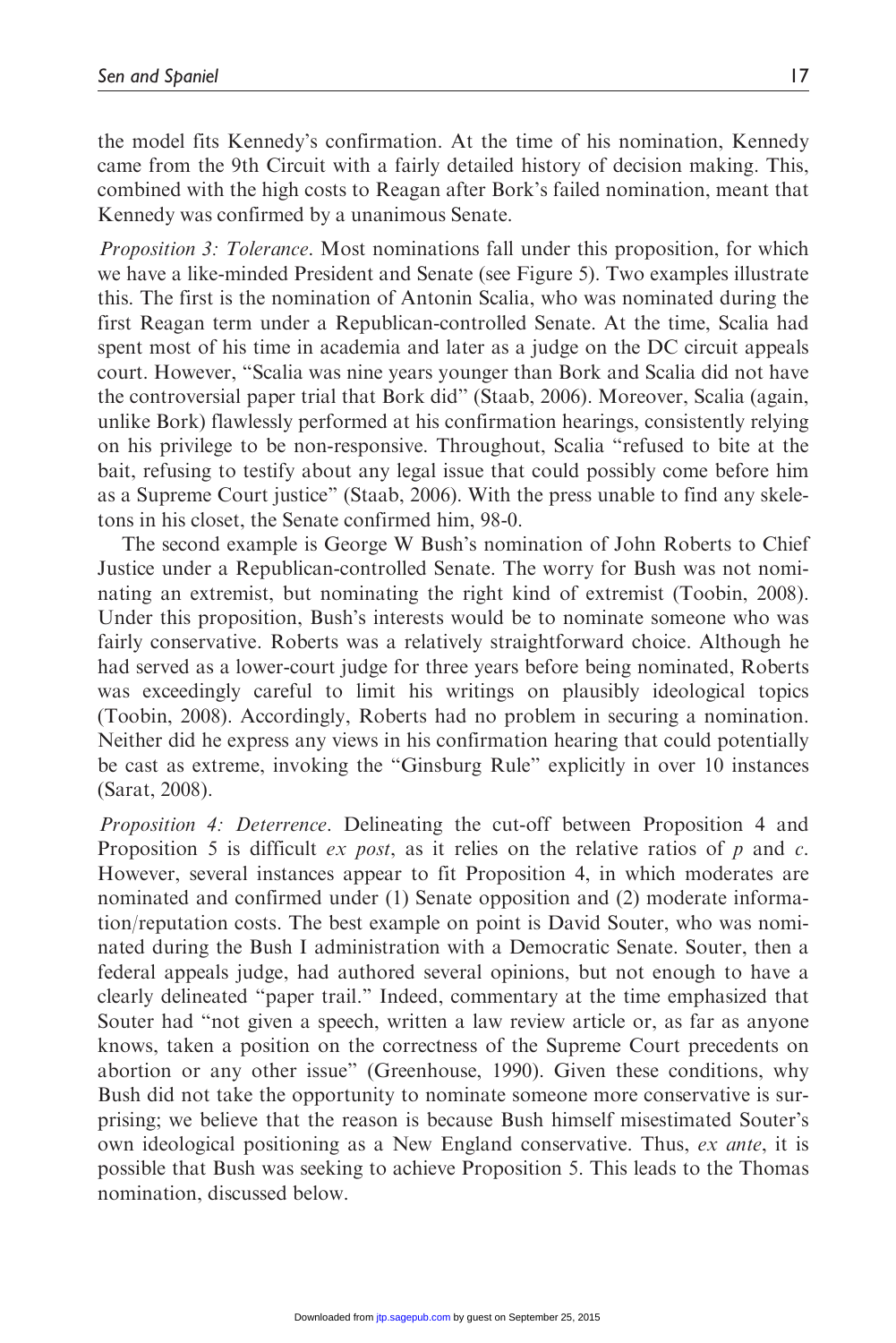Proposition 5: Commitment Problem Documenting instances of the commitment problem has obvious obstacles. The model predicts mixing behavior—the President sometimes appoints a moderate and sometimes appoints an extremist, while the Senate sometimes confirms and sometimes rejects in the absence of a signal. Thus, the prediction supports virtually all observable outcomes.<sup>16</sup> While we are cognizant of the observable indeterminacy this implies, comparative statics of  $c$  and  $p$  still reveal the relative likelihood of particular outcomes occurring.

Our first example is Harriet Miers, George W Bush's personal attorney, who has perhaps been the most low-information candidate in modern times. She had no intellectual writings, no clerkship or judicial experience, and little exposure to appellate litigation. However, the Senate was in Republican hands, and, thus, the expectation under Proposition 3 is that Bush should have appointed a staunch conservative (bottom left of Figure 2). However, recent evidence suggests that Miers was more of a centrist, and that Bush was making the nomination largely on personal—rather than ideological—grounds (Toobin, 2008). Republican senators consequently led the charge against Miers, fearful of her unknown judicial identity.

In relating the Miers case to the model, note that the ''moderate'' and ''extremist'' terminology from the model are more precisely ''acceptable'' and ''unacceptable'' nominees from the Senate's perspective. Given the strategic uncertainty, the Senate could not pin down Miers' type. Nevertheless, recall that the Senate confirms with probability  $\frac{pc}{|M-P|-p|Q-P|-(1-p)|E-P|}$  for these parameters. At the time of Miers' appointment, there were many reasons to believe Bush's reputation cost  $c$ for appointing the wrong candidate was extremely low. First, Bush had just won reelection and had publicly declared that he had ''political capital'' and he ''intended to spend it'' (Knowlton, 2004). Second, Bush, as a second-term President, had no electoral motives. And third, Miers' presumed centrist positioning would have meant the reputation cost would have come from his own party. When c is so low, the confirmation probability of  $\frac{pc}{|M-P|-p|Q-P|-(1-p)|E-P|}$  goes toward 0. Indeed, Senate Republicans' disapproval of Miers led Bush to withdraw her nomination without a vote. $17$ 

The second example, Clarence Thomas, is more straightforward. Thomas, a former Equal Employment Opportunity Commission chairman, was a relative unknown at the time of his confirmation. Although some suspected that Thomas had conservative views, the full extent of his conservatism was shielded from public view at the time of his nomination. One reason was that Thomas had relatively few intellectual writings. Another reason was that, over the course of the confirmation hearings before a Democratic Senate, Thomas repeatedly denied requests to explain his political and legal p[hilosophies](http://jtp.sagepub.com/). (Asked about his thoughts on Roe v Wade, Thomas responded that he hadn't given it much thought.) This, combined, with the allegations of sexual harassment against Anita Hill, made the hearings particularly unproductive from an information-gathering perspective. Thus, we group Thomas into the category of extremists who were never unmasked (low  $p$ ), with the opposition-controlled Senate being unable to make a determination with accuracy. Thomas may also be considered an instance where the President also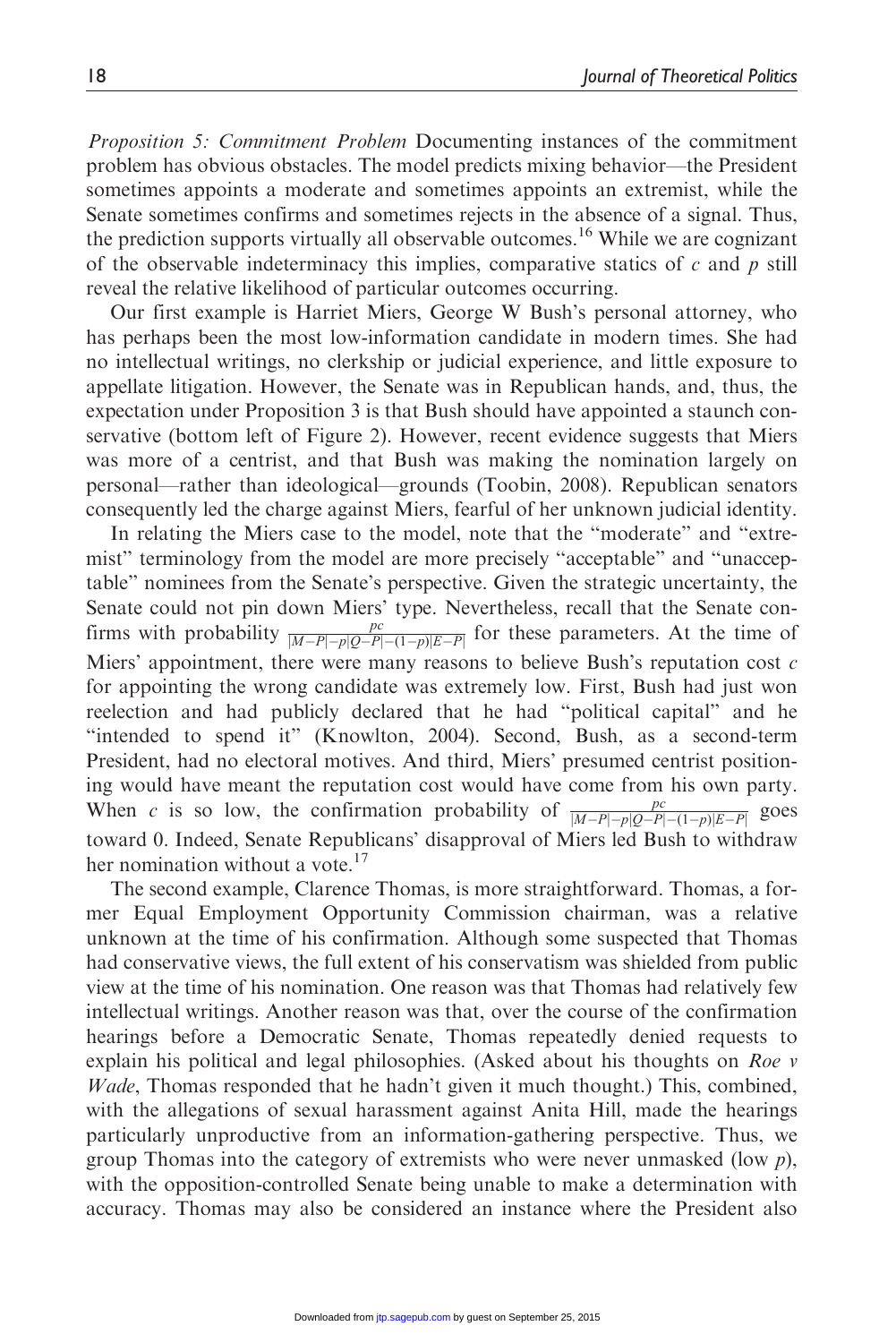misinterpreted the nominee's ideology; a moderate conservative like Bush may have been unlikely to nominate Thomas had he known the nature of Thomas' beliefs on originalism or civil rights. In addition, the revelations about Anita Hill really came to light after the nomination, suggesting another instance (like Douglas Ginsburg's) in which the press exogenously provided some, though clearly not all, information.

Cases orthogonal to strategic uncertainty. Our model does not predict a handful of nominations, primarily because they were nominated for reasons orthogonal to ideology. One illustrative anomaly is Sandra Day O'Connor, who, as a former Arizona state senator and state appeals judge, was a national unknown. With Republicans controlling the Senate, our model would predict that Reagan would have capitalized on nominating someone so unknown by nominating an extremist; however, he did not. Reagan had earlier announced his intention of nominating the first female Justice; thus, he was constrained to the pool of female candidates, which likely contained fewer conservative "extremists." O'Connor went on to be a moderate on the Court.

## 6. Conclusion

Voting whether to confirm a nominee is tricky for the Senate, which must determine what type of candidate the President has chosen. On one hand, Senators want to confirm nominees that reflect a fair compromise between the branches; on the other, they wish to reject nominees that who are ideologically extreme. With a clear understanding of a nominee's preferences, the decision is straightforward. However, the information gap between the Senate and the President potentially leaves the Senate unsure of what to do.

Whereas prior models have simplified bargaining environments to remove this hurdle, our model addresses it. When the Senate and the President have aligned ideologies, the Senate trusts the President to nominate an acceptable candidate and subsequently confirms the nominees. However, when their ideal points are distant, trust breaks down. To avoid exploitation, the Senate rejects nominees despite not receiving clear red flags. Inefficiency results and has become institutionalized over time to the point where, today, the system appears unlikely to change. After all, in instances where the Senate and the President are ideologically aligned (which represents a majority of circumstances in modern times), the President benefits from having a low information environment, as it decreases the probability that an ideologically like-minded candidate is exposed. Our model provides a rationale for why nominees are sometimes rejecte[d, which c](http://jtp.sagepub.com/)omplete information models can only do in a ad hoc way. In addition, our model produces the counter-intuitive insight that political capital can actually hurt the P resident by making the Senate even more skeptical of his nominee's extremity.

We conclude with two thoughts. First, although we focused on Supreme Court nominations, the model's intuition maps onto other judicial nominations, including lower-court nominations. Not only are trial or appeals courts nominees more obscure, but media also pay less attention to these nominations. To this extent, the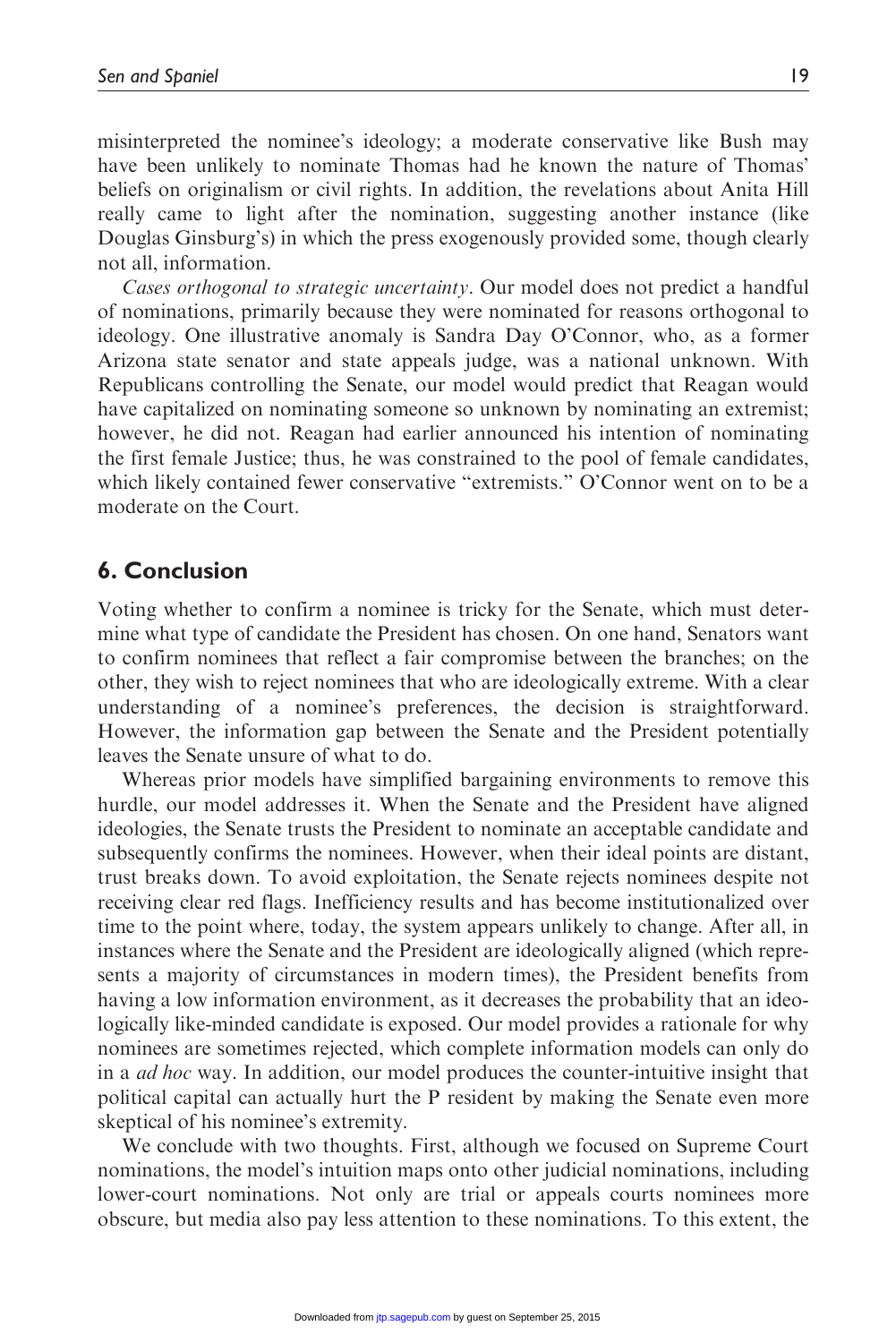(lack of) information conveyed in confirmation hearings may be significantly more important, particularly when the norm of Senatorial courtesy is not followed (e.g., when the home-state Senators and the President are of opposing parties, or for appeals court nominations). Restricting the flow of information makes the process more unpredictable, allowing for the confirmation of candidates that would never otherwise be confirmed. In this sense, Supreme Court nominees, as already established intellectuals or former judges, present the most conservative application of our model; we should be as, if not more, worried about information uncertainty for lower-court nominations. Indeed, even under Senatorial courtesy (for example, for certain district court nominations), we might think that the information transmitted might vary according to the ideological distance between the Senators and the President. In both instances, the framework we develop here applies, and future research should take into account these different kinds of informational environments.

The logic also applies to non-judicial nominations. The President appoints not only federal judges, but ambassadors, members of his Cabinet, and other administrative officials; these are instances where the President nearly always has more information than the Senate, which is left to figure out what type of candidate the President has named. For example, the President will know with more certainty that his nominee to head the EPA favors the development of natural gas or that his candidate to head the Department of Education opposes standardized testing. In instances where such candidates easily shield their policy positions, we might see similar inefficiency. We do note, however, that uncertainty is perhaps most salient for judicial nominees, owing to the high degree of protection they have in refusing to answer questions. As the judiciary is a coequal branch of government and as judges have lifetime tenure, the uncertainty for judicial nominations is perhaps the most important and also the most problematic.

# Appendix

This appendix contains the missing proofs for Propositions 2, 4, and 5. For the sake of brevity, we omit uniqueness proofs and instead focus on verifying that the strategies described in Propositions 4 and 5 are equilibria.

# Proof of Proposition 2

We use iterated elimination of [strictly do](http://jtp.sagepub.com/)minated strategies, showing first that nominating a moderate strictly dominates nominating an extremist for the President. There are four combinations of opposing strategies for the Senate to check: the Senate confirms at both information sets, rejects at both information sets, and confirms at one but rejects at the other. The case where the Senate confirms with a signal but rejects without is easy to eliminate as a possibility. If the Senate confirms with a signal, then it prefers an extremist to the status quo. But if it prefers an extremist to the status quo, it must also prefer the moderate to the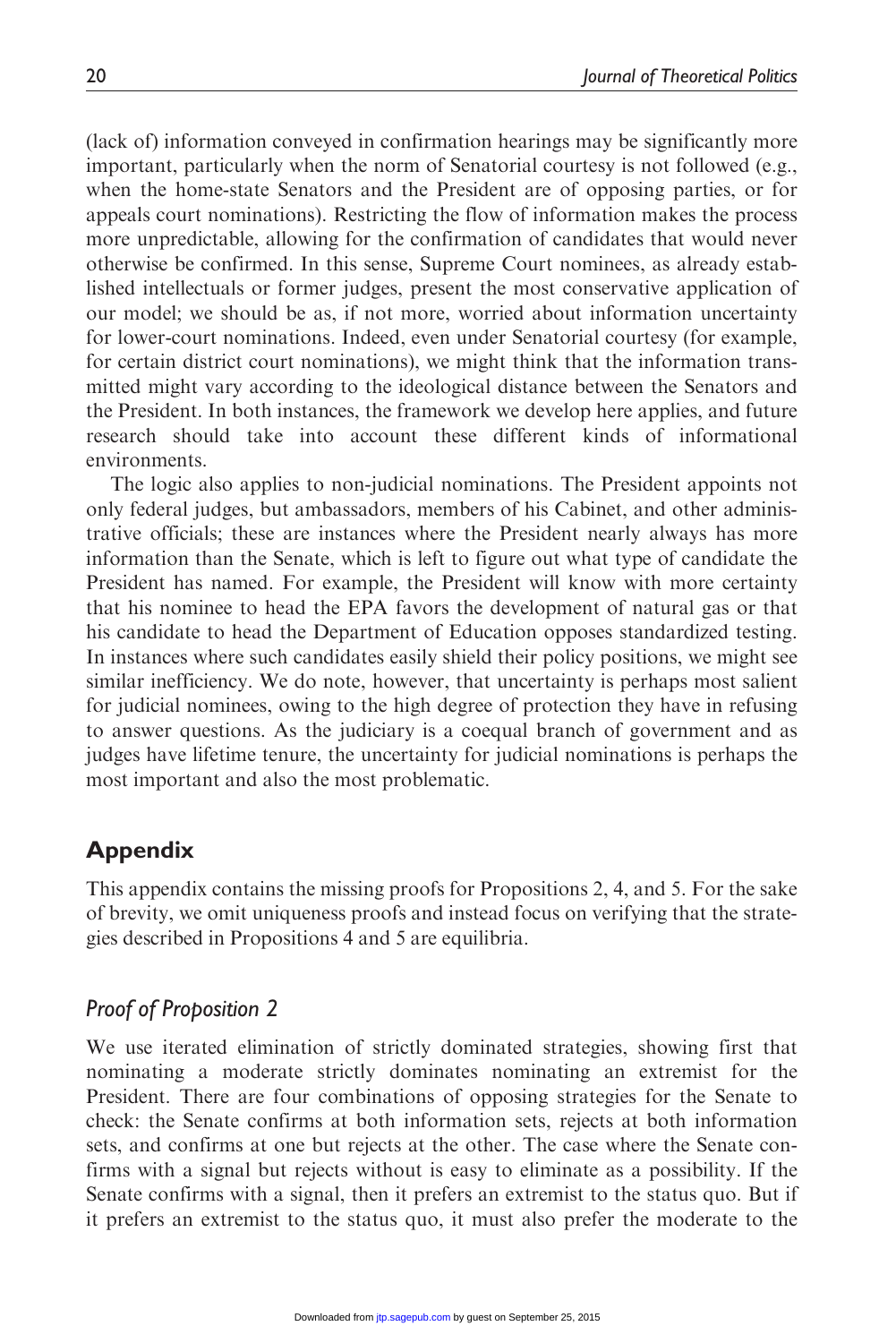status quo. Thus, confirm strictly dominates reject at the information set without a signal.

As such, if the Senate confirms upon receiving the signal, it must also confirm without receiving one. In turn, through iterated elimination of strictly dominated strategies, the President must nominate a moderate if

$$
-|M - P| > (1 - p)(-|E - P|) + p(-|E - P| - c)
$$
\n
$$
pc > |M - P| - |E - P|
$$

This holds for Proposition 2's parameter space.

The remaining cases involve the Senate rejecting upon receiving a signal. If the Senate confirms upon receiving no signal, the President prefers nominating a moderate if

$$
-|M-P|>(1-p)(-|E-P|)+p(-|Q-P|-c)
$$

However, from above, note that  $-|M-P| > (1-p)(-|E-P|) + p$  $(-|E - P| - c) > (1 - p)(-|E - P|) + p(-|Q - P| - c)$ . Thus, the inequality holds. The President prefers nominating a moderate.

In the last case, the Senate rejects regardless of which information set it is at. Accordingly, the President prefers nominating a moderate if

$$
-|Q-P|>(1-p)(-|Q-P|)+p(-|Q-P|-c) c>0
$$

This holds. Intuitively, the President prefers saving on the reputation cost if the Senate is always going to reject, so he nominates a moderate.

This exhausts all possible cases. As such, in every equilibrium, the President must nominate a moderate in this parameter space. The remaining task is to solve for the Senate's strategy, but this is trivial because it knows the President has nominated a moderate. Since  $-|M - S| > -|Q - S|$ , the Senate accepts upon not receiving a signal. Off the path, it accepts if  $-|E-S| > -|Q-S|$  and rejects if  $-|E-S| < -|Q-S|$ .

# Proof of Proposition 4

Regardless of  $p$ , by backward induction, the Senate rejects upon observing the signal because  $-|E-S| < -|Q-S|$ .

Now consider the Senate's de[cision if it](http://jtp.sagepub.com/) receives no signal. According to the equilibrium strategies, the President nominates a moderate with certainty. Therefore, the Senate knows it if facing a moderate nominee. Since  $-|M - S| > -|Q - S|$ , the Senate must optimally confirm.

Now consider the President's choice. Given the Senate is confirming with certainty, nominating an extremist with positive probability is suboptimal iff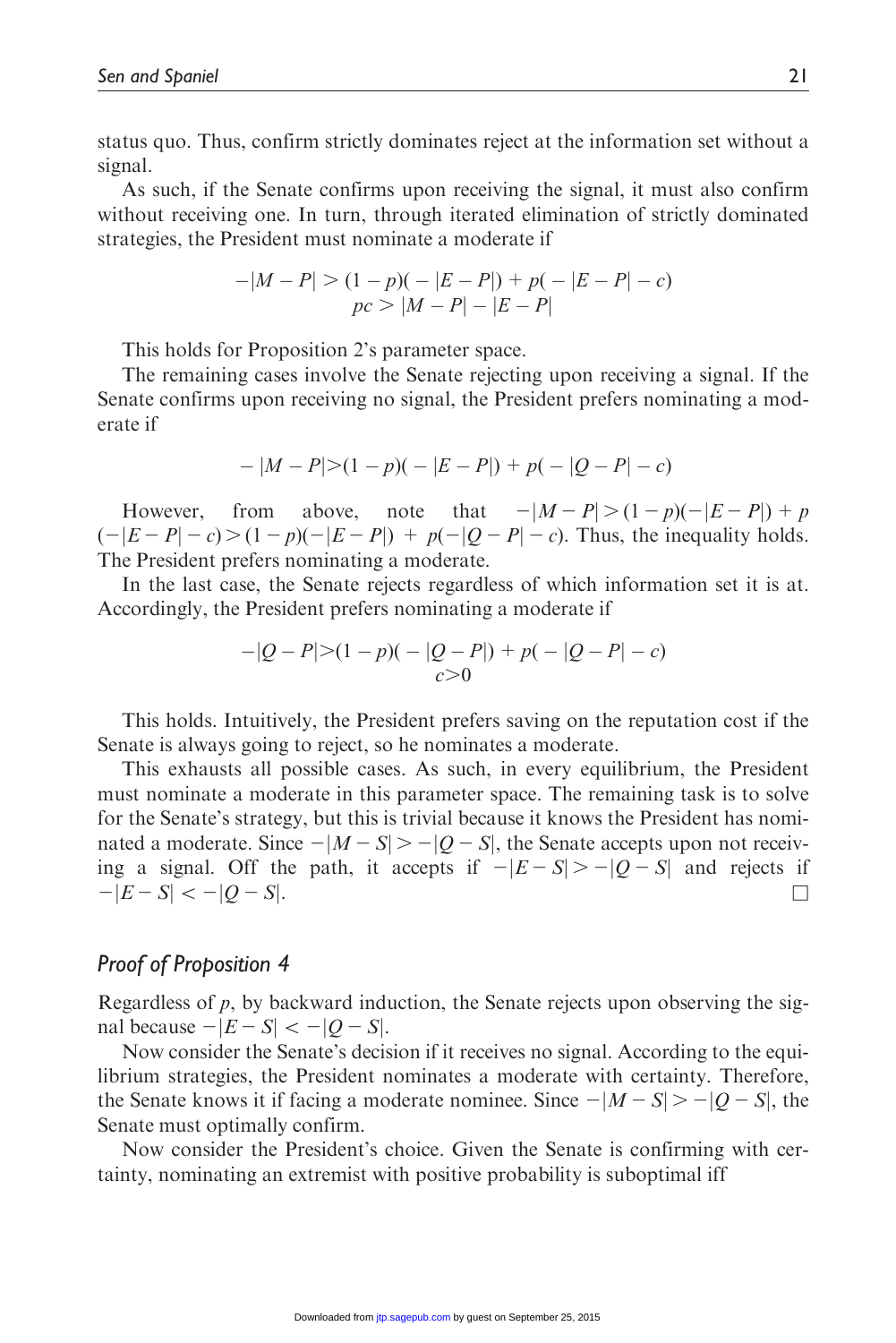$$
(1-p)(-|E-P|) + p(-|Q-P|-c) < -|M-P|
$$
  

$$
p > \frac{|M-P|-|E-P|}{|Q-P|-|E-P|+c}
$$

This holds according to Proposition 4's parameters. As such, the President cannot profitably deviate.  $\Box$ 

# Proof of Proposition 5

For proof, consider the players' indifference conditions. Let  $r$  be the Senate's posterior that the nominee is a moderate. Then the Senate is indifferent between accepting and rejecting iff

$$
-|Q - S| = r(-|M - S|) + (1 - r)(-|E - S|)
$$

$$
r = \frac{|E - S| - |Q - S|}{|E - S| - |M - S|}
$$

This is the belief appearing in Proposition 5.

Let  $\sigma_M$  be the President's probability of selecting a moderate. To obtain that belief, we can calculate  $\sigma_M$  through Bayes' rule as follows:

$$
r = \frac{\sigma_M}{\sigma_M + (1 - \sigma_M)(1 - p)}
$$

$$
\sigma_M = \frac{(1 - p)(|E - S| - |Q - S|)}{(1 - p)|E - S| + p|Q - S| - |M - S|}
$$

This is the strategy that Proposition 5 calls for.

Lastly, for the President to be willing to play that strategy, the Senate must mix in such a manner to leave the President indifferent. Let  $\sigma_C$  be the probability the Senate confirms a nominee without receiving a signal. Setting the President's expected utility for nominating a moderate equal to his expected utility for nominating an extremist and solving for  $\sigma_C$  yields

$$
(1-p) [\sigma_C(-|E-P]) + (1 - \sigma_C)(-|Q-P|)] + p(-|Q-P| - c)
$$
  
=  $\sigma_C(-|M-P|) + (1 - \sigma_C)(-|Q-P|)$   
 $\sigma_C = \frac{pc}{|M-P|-p|Q-P| - (1-p)|E-P|}$ 

This is the mixing probability found in Proposition 5. As such, all players are indifferent and thus the stated strategi[es](http://jtp.sagepub.com/) [are](http://jtp.sagepub.com/) [opt](http://jtp.sagepub.com/)imal.  $\Box$ 

#### Acknowledgements

We are grateful to Avidit Acharya, Rikhil Bhavnani, Matthew Blackwell, Stuart Jordan, Alexandra Pagano, Matthew Stephenson, and the Journal of Theoretical Politics editor and referees for helpful feedback. We are also grateful to participants at the American Politics Working Group at the University of Rochester for comments and suggestions.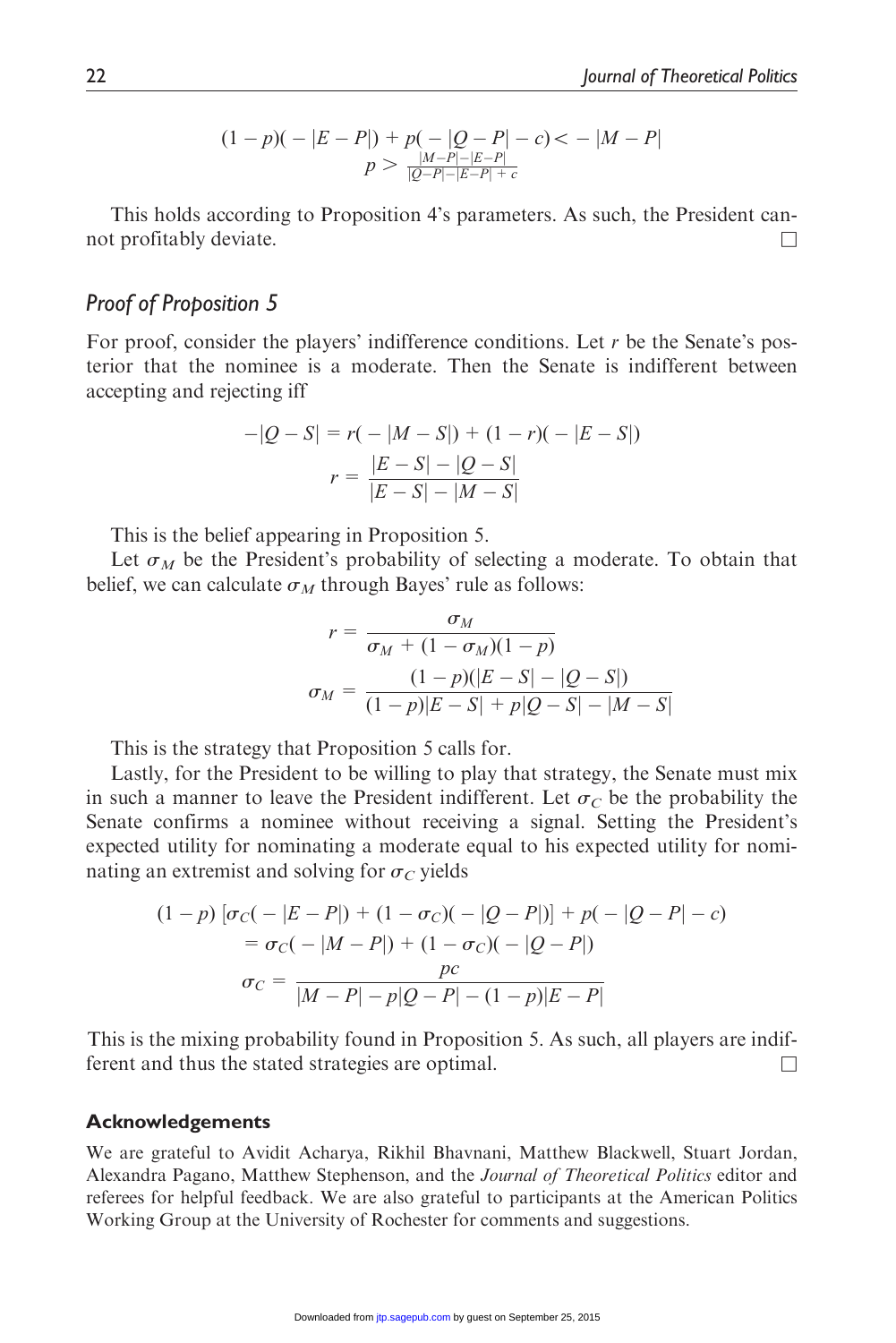## Declaration of Conflicting Interests

The author(s) declared no potential conflicts of interest with respect to the research, authorship, and/or publication of this article.

### Funding

The author(s) received no financial support for the research, authorship, and/or publication of this article.

## Notes

- 1 In terms of the empirical literature, a number of studies have explored instances where judges behave differently than expected once they are confirmed (Epstein et al., 2013; Smith and Beuger, 1993); a growing body of scholarship confirms that even law professors and other experts, let alone political actors, have limited ability to predict Justices' votes (Ruger et al., 2004).
- 2 If the President and the Senate had equal information about a candidate—however noisy—then the President would usually determine via backwards induction the most preferred candidate he could nominate that the median member of the Senate Judiciary Committee would find acceptable (Hammond and Hill, 1993). In terms of Supreme Court nominations, however, 29 out of 151 (around 20%) have been unsuccessful.
- 3 Eisgruber (2009) further notes that ''Washington is a surprisingly small town, and it is likely that, in most cases, opposition senators will have information comparable to what the president has about a nominee.'' However, Eisgruber admits exceptions to this; indeed, his own example of Miers demonstrates a key illustration where the Senate did not have comparable information to the President.
- 4 The game also applies to nominations at lower-court levels. For these nominations, the probability that Nature chooses to signal the nominee's true type (discussed below) may be lower, as there tends to be even less information about lower-court nominees than for nominees to the Supreme Court. The same is true for other sorts of nominations e.g., to lower-level administrative agency positions. However, we do note the custom of Senatorial courtesy; in these cases, the probability of that information is revealed would likely vary as an inverse function of ideological distance between the Senate and the President.
- 5 This captures how the Senate tries to decipher the nature of the President's nomination. In practice, of course, the President's understanding of his nominee's ideological positioning is also noisy. As we note above, however, we can think of many instances where the Senate (but not the President) is surprised by a nomination, but no instances where the President but not the Senate is surprised. Thus, to obtain our results, we merely need to make the more realistic assumption that the President's signal is stronger than the Senate's (Lively, 1985; Post and Siegel, 2006; Strauss and Sunstein, 1991). The examples of Robert Bork and Harriet M[iers](http://jtp.sagepub.com/) [nicely](http://jtp.sagepub.com/) illustrate this point, and we discuss other possibilities throughout.
- 6 This breaks from much of the existing literature, which implicitly assumes that  $p = 1$ (Cameron et al., 1990; Jo et al., 2012; Johnson and Roberts, 2005; Krehbiel, 2007; Moraski and Shipan, 1999; Primo et al., 2008; Rohde and Shepsle, 2007; Segal et al., 1992). We show that reaching agreements is comparatively easy under such circumstances.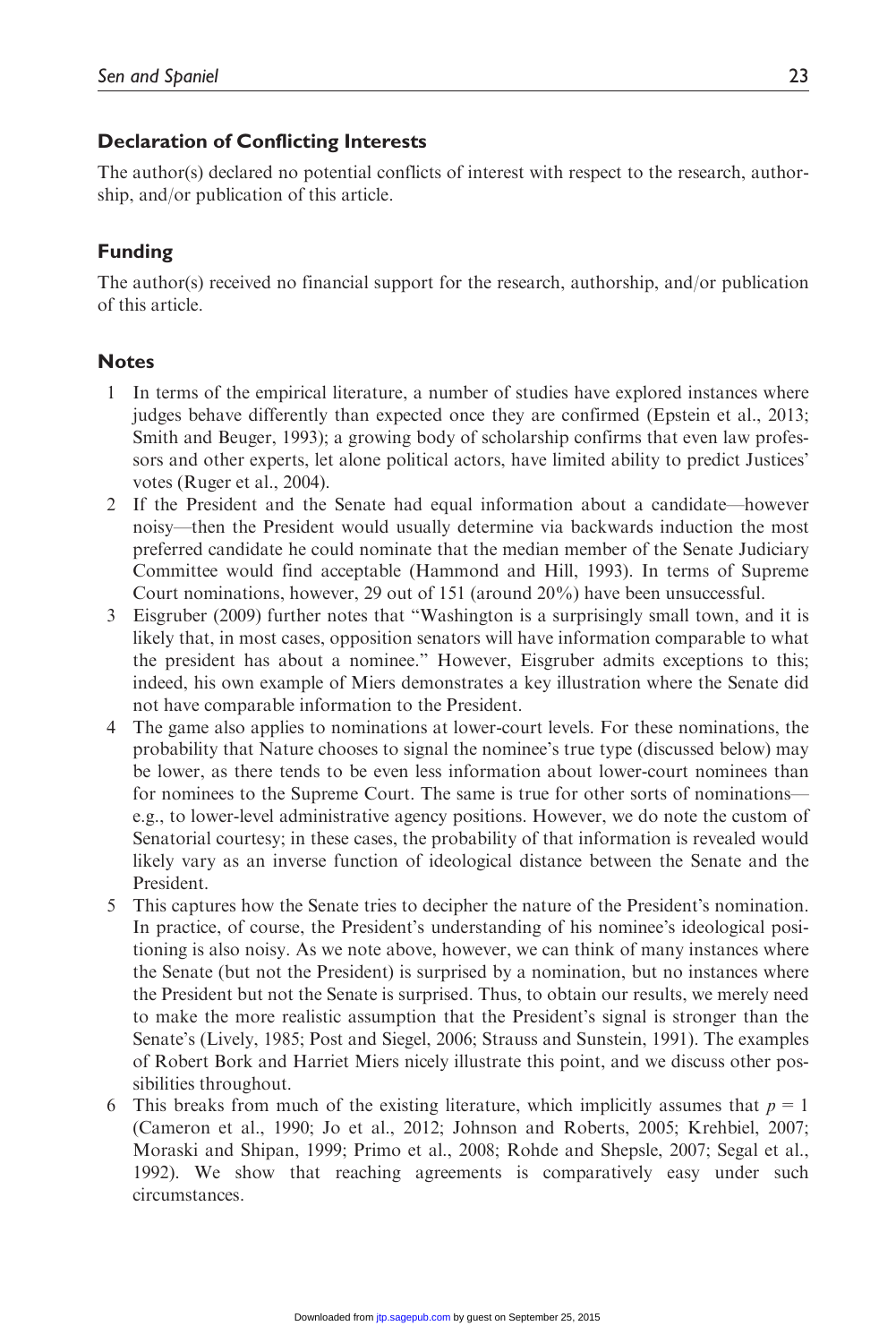- 7 This reflects the fact that the Senate on its own has a limited capacity to extract information from the nominees. Nature is therefore akin to the media or other whistleblowers who intervene to reveal information about candidates. To give an example, the Senate discovered Supreme Court nominee Douglas Ginsburg's marijuana use when Nina Totenberg, NPR legal affairs correspondent, broke the story (Greenhouse, 1987). Likewise, the Senate learned about nominee Miguel Estrada's alleged past practice of disqualifying potential Supreme Court clerks on ideological grounds from liberal magazine The Nation (Newfield, 2002); Estrada was grilled on this issue in his confirmation hearings and eventually withdrew his name (York, 2009).
- 8 For example, George W Bush nominated Priscilla Owen, by all accounts very conservative, to the 5th Circuit Court of Appeals. Despite the fact that she was eventually confirmed, Bush nonetheless came under political attack for the nomination (see, e.g., New York Times, 2002).
- 9 The game has imperfect information because the Senate is uncertain whether the President nominated a moderate or an extremist if it fails to receive a signal. However, incomplete information plays an implicit role in the Senate's decision, as it wishes to confirm the nominee with moderate preferences and reject extremist types.
- 10 This also illustrates the intuition in cases where the President has the chance to adjust  $p$ himself—that is, choose a candidate in part knowing the candidate's  $p$  values. This may not be a defensible assumption since many candidates have ideological positions and scandals that are not revealed until after the nomination (e.g., Robert Bork, Harriet Miers, Douglas Ginsburg, Miguel Estrada, not to mention Justices whose ideologies shift over time). Nevertheless, assuming that the President could control  $p$ , the Senate still does not know whether the nominee is a moderate or not. Moreover, the Senate will continue to be concerned that the President has nominated an extremist and that the Senate is being tricked into thinking he is a moderate; after all, the ideal nominee a President could make under these circumstances is an extremist with a very low p value. Being aware of this incentive, the Senate would reject. The Senate and the President must therefore mix if they are to actually confirm any candidates.
- 11 We omit the proof because it is identical to the theorem.
- 12 For models with explicit Senatorial vetting, see Hollibaugh Jr (2015) and Chiou and Rothenberg (2013).
- 13 That is, both the Senate and President would be better off with an immediate confirmation of a moderate.
- 14 Previous studies suggest that the refusal to answer questions comes when the questions surround controversial topics such as abortion and separation of powers; more moderate-sounding responses come when questions involve settled issues (Ringhand, 2008). Effective information transmission occurs in neither case.
- 15 As described by Crawford Greenburg, the White House did limited practice with Bork before his confirmation hearings, giving him the benefit of the doubt due to his extensive appellate and academic experience; Crawford Greenburg (2007: 51) reports that ''a White House postmortem was h[arshly criti](http://jtp.sagepub.com/)cal of Bork's performance, all but screaming frustration at his failure to better explain his views on the law.''
- 16 We can only rule out the outcome in which the ideologically-opposed Senate receives the signal but nonetheless confirms.
- 17 As discussed in relation to Proposition 2, Bush's subsequent nominees were standard conservatives whom the Senate confirmed.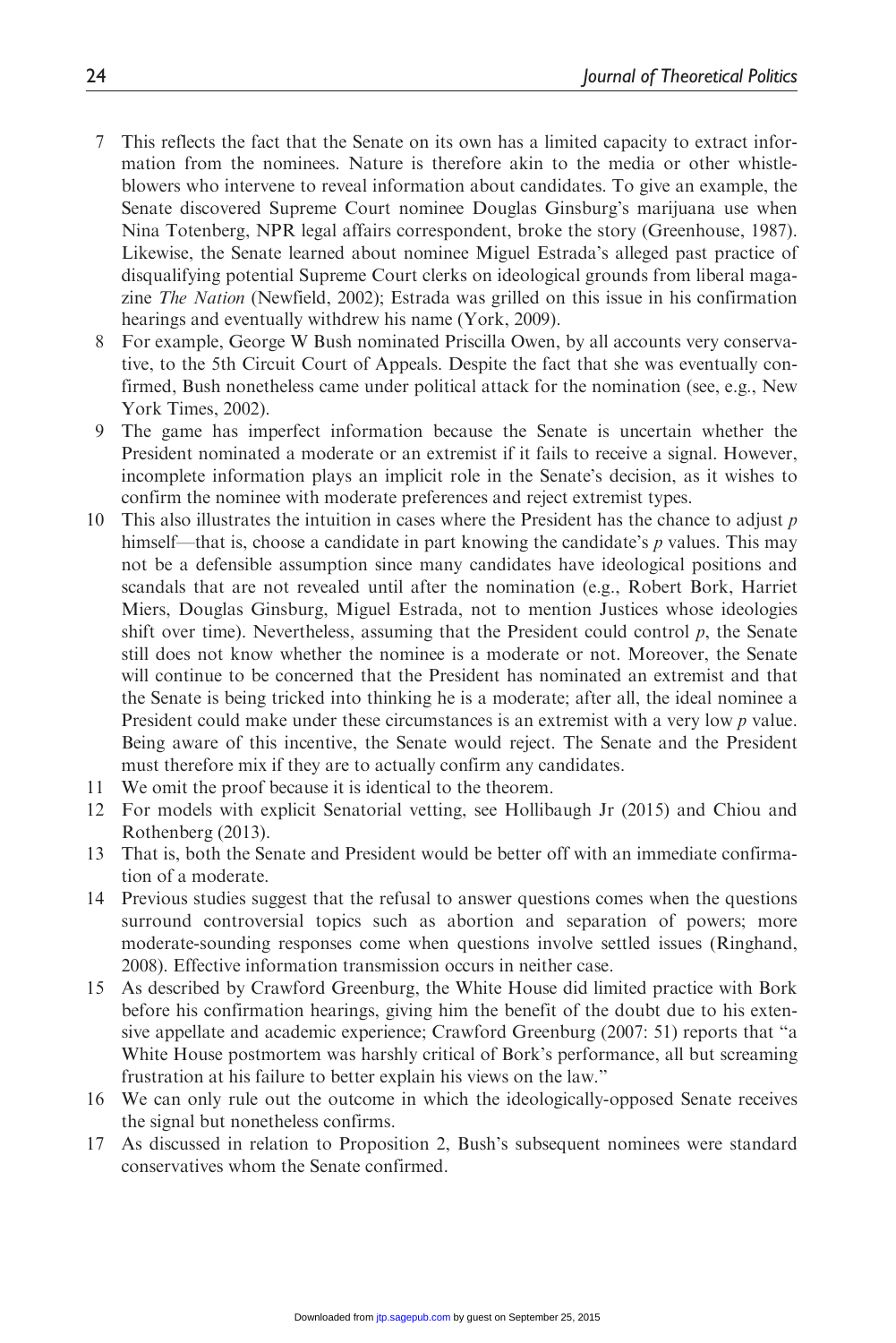## **References**

- American Bar Association (2010) American Bar Association Model Code of Judicial Conduct. Rule 2.10.
- Bazelon E (2013) Backlash whiplash: is Justice Ginsburg right that *Roe v Wade* should make the court cautious about gay marriage? Slate, 4 May.
- Bork RH (2009) The Tempting of America. New York: Free Press.
- Cameron CM, Cover AD and Segal JA (1990) Senate voting on Supreme Court nominees: a neoinstitutional model. The American Political Science Review 84(2): 525–534.
- Carter SL (1994) The Confirmation Mess. New York: Basic Books.
- Chiou FY and Rothenberg LS (2013) Executive appointments: duration, ideology, and hierarchy. Journal of Theoretical Politics 26(3): 496–517.
- Crawford Greenburg J (2007) Supreme Conflict: the Inside Story of the Struggle for Control of the United States Supreme Court. New York: Penguin Books.
- Eisgruber CL (2009) The Next Justice: Repairing the Supreme Court Appointments Process. Princeton, NJ: Princeton University Press.
- Epstein L, Landes WM and Posner RA (2013) The Behavior of Federal Judges: A Theoretical and Empirical Study of Rational Choice. Cambridge, MA: Harvard University Press.
- Greenhouse L (1987) High Court nominee admits using marijuana and calls it a mistake. The New York Times, 6 November.
- Greenhouse L (1990) An intellectual mind: David Hackett Souter. The New York Times, 24 July.
- Hammond TH and Hill JS (1993) Deference or preference? Explaining Senate confirmation of presidential nominees to administrative agencies. Journal of Theoretical Politics 5(1): 23–59.
- Hollibaugh GE Jr (2015) Vacancies, vetting, and votes: a unified dynamic model of the appointments process. Journal of Theoretical Politics 27(2): 206–236.
- Jacobi T (2005) The senatorial courtesy game: explaining the norm of informal vetoes in advice and consent nominations. Legislative Studies Quarterly 30(2): 193–217.
- Jo J, Primo DM and Sekiya Y (2012) A dynamic model of judicial appointments. Working Paper.
- Johnson TR and Roberts JM (2005) Pivotal politics, presidential capital, and supreme court nominations. In: Congress & the Presidency: A Journal of Capital Studies: 32(1): 31–48.
- Kagan E (1995) Confirmation messes, old and new. The University of Chicago Law Review 62: 919–942.
- Knowlton B (2004) President lists priorities for 2nd term: Bush vows to spend his political "capital". The New York Times, 6 November.
- Krehbiel K (2007) Supreme Court appointments as a move-the-median game. American Journal of Political Science 51(2): 231–240.
- Lively DE (1985) The Supreme Court appointment process: in search of constitutional roles and responsibilities. Southern California Law Review 59: 551.
- Moraski BJ and Shipan CR (1999) [The politic](http://jtp.sagepub.com/)s of Supreme Court nominations: a theory of institutional constraints and choices. American Journal of Political Science 43(4): 1069–1095.
- New York Times (2002) Editorial: the wrong judge. The New York Times, 4 September.

Newfield J (2002) The right's judicial juggernaut. The Nation, 19 September.

Nomination of Clarence Thomas (1991) Nomination of Clarence Thomas to be Associate Justice of the Supreme Court of the United States. Senate Hearings.